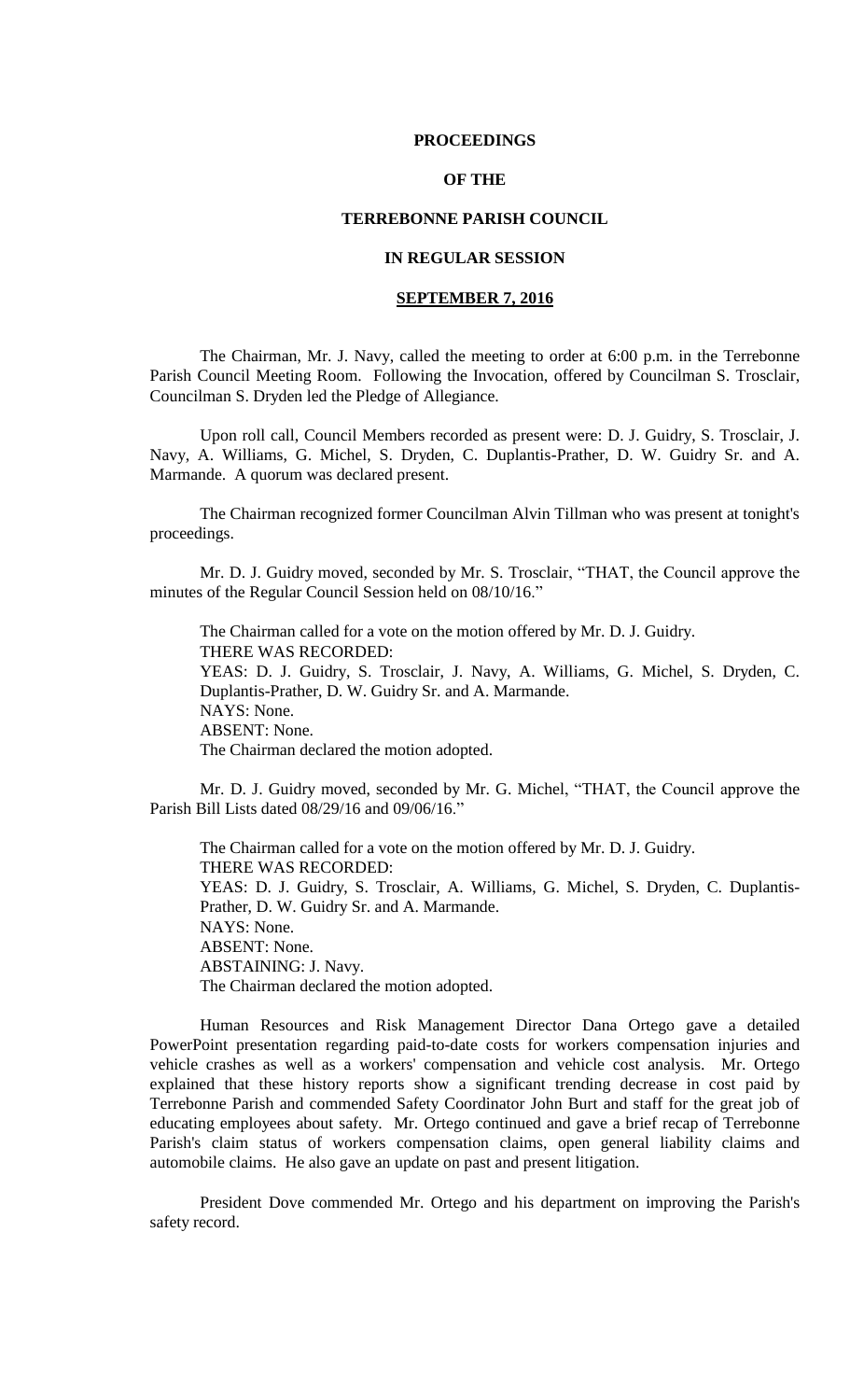Upon questioning from Councilman G. Michel, Mr. Ortego stated that when a claim or lawsuit is settled, the claim goes against the year it originated from. Mr. Ortego also explained that in some cases the Parish may file a countersuit; however, the Legal Department would determine whether or not to proceed with those actions.

The Chairman recognized Nicholls State Nursing students, former Police Juror and Council member Allen Bonvillian and former Councilman David LeBouef who were all in attendance at tonight's proceedings.

Councilman S. Dryden read aloud a proclamation proclaiming September 17 through 23, 2016 as "Constitution Week in Houma-Terrebonne".

Ms. Rita Labat, Ms. Lola Ledet and Ms. Dolly Duplantis, members of the DAR (Daughters of the American Revolution), thanked the Council for the proclamation and for putting out the flags on Main Street; and then gave a brief history on the Constitution and the Daughters of the American Revolution. They invited everyone to attend the Bell Ringing service on September 17 at 10:00 a.m. in the Thibodaux Court House Square.

Council members G. Michel and C. Duplantis-Prather thanked all the ladies for their dedication and urged everyone to support Constitution Week.

Councilman D. J. Guidry read aloud a proclamation proclaiming September 24 & 25, 2016 as "Best of the Bayou Festival Weekend in Houma-Terrebonne".

Ms. Laynie Barrilleaux and Mr. Dave Norman, Best of the Bayou Committee members, expressed their appreciation to the Council and volunteers for their support and help with this great festival and presented the Council with an official 2016 Best of the Bayou poster.

Several Council members thanked everyone involved for their hard work and making this festival a great success.

Mr. D. J. Guidry moved, seconded by Ms. A. Williams, "THAT, the Council open public hearings at this time, 6:32 p.m."

The Chairman called for a vote on the motion offered by Mr. D. J. Guidry. THERE WAS RECORDED: YEAS: D. J. Guidry, S. Trosclair, J. Navy, A. Williams, G. Michel, S. Dryden, C. Duplantis-Prather, D. W. Guidry Sr. and A. Marmande. NAYS: None. ABSENT: None. The Chairman declared the motion adopted.

The Chairman recognized the public for comments on the following:

A. A proposed ordinance to appoint Anthony J. Alford Insurance Corporation as Agent of Record for Dearborn and Prudential Insurance Company to handle Employee Benefits for Short Term Disability, Long Term Disability, Basic Life, and Voluntary Life Insurance coverage commencing on August 1, 2016 thru August 1, 2017.

Ms. Barbara Larpenter, a Houma resident, asked the Council to consider changing the insurance contract from three years to one year, considering insurance prices may go down in coming years.

Councilwoman A. Williams explained that the aforementioned ordinance states that the contract will commence on August 1, 2016 through August 1, 2017.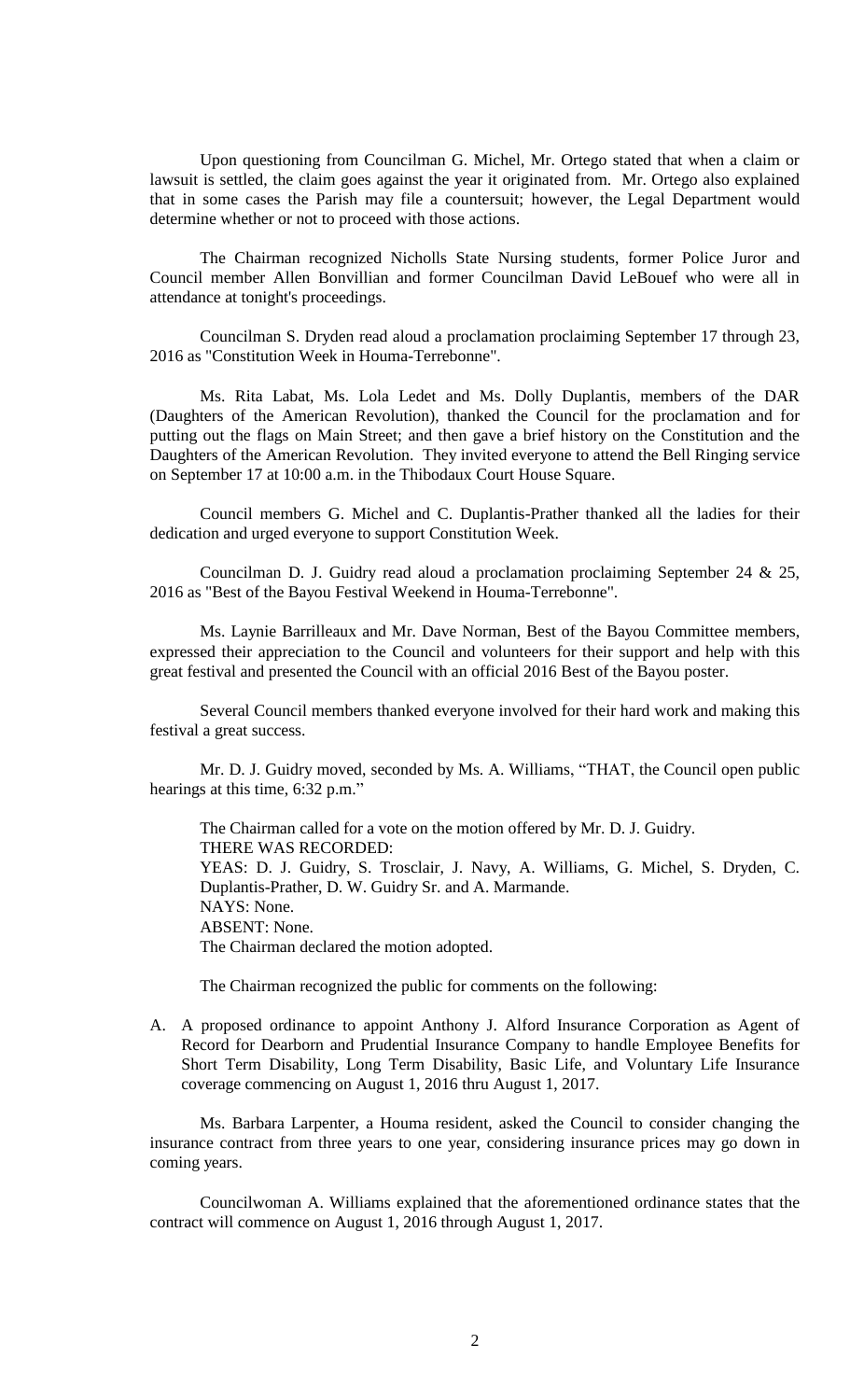President Dove explained that the contract is a three year guarantee for pricing and that the Council must renew it each year.

Ms. Lucretia McBride, a Houma resident, expressed her support of the aforementioned proposed ordinance.

Mr. D. J. Guidry moved, seconded by Mr. D. W. Guidry Sr., "THAT, the Council close the aforementioned public hearing."

The Chairman called for a vote on the motion offered by Mr. D. J. Guidry. THERE WAS RECORDED: YEAS: D. J. Guidry, S. Trosclair, J. Navy, A. Williams, G. Michel, S. Dryden, C. Duplantis-Prather, D. W. Guidry Sr. and A. Marmande. NAYS: None. ABSENT: None. The Chairman declared the motion adopted.

**OFFERED BY: MS. A. WILLIAMS<br><b>SECONDED BY:** MR. D.W. GUIDRY MR. D.W. GUIDRY, SR.

#### **ORDINANCE NO. 8767**

AN ORDINANCE TO AUTHORIZE THE APPOINTMENT OF ANTHONY J. ALFORD INSURANCE CORPORATION AS AGENT OF RECORD TO PROVIDE CERTAIN EMPLOYEE BENEFITS COMMENCING ON AUGUST 1, 2016 THRU AUGUST 1, 2017, AS MORE FULLY DESCRIBED HEREIN.

# **SECTION I**

**WHEREAS**, Terrebonne Parish Consolidated Government (TPCG) is authorized to provide Employee Benefits Insurance coverage through its Department of Risk Management; and

**WHEREAS,** Terrebonne Parish Consolidated Government Code Section 2-229 requires appointment by Ordinance an Agent of Record and Administration and the Risk Management Department recommends the appointment of Anthony J. Alford Insurance Corporation as Agent of Record for Employee Benefits for short term disability, long term disability, basic life and voluntary life in conjunction with Prudential Insurance Company of America/ Dearborne for the period August 1, 2016 thru August 1, 2017, with the option to renew the appointment for two additional one-year terms at the Parish's sole discretion; and

**WHEREAS**, such Agent of Record appointment would begin August 1, 2016 thru August 1, 2017, with the parish's sole discretion to renew the appointment for up to two additional one-year terms; and

**WHEREAS,** Terrebonne Parish Consolidated Government (TPCG) has determined that the terms of this service will serve a public purpose and have a public benefit commensurate with the cost.

**NOW THEREFORE BE IT RESOLVED,** by the Terrebonne Parish Council, on behalf of Terrebonne Parish Consolidated Government, authorizes the Parish President, Gordon Dove, to negotiate and to execute all documents necessary to appoint Anthony J. Alford Insurance Corporation as Agent of Record for Employee Benefits for short term disability, long term disability, basic life and voluntary life in conjunction with Prudential Insurance Company of America/ Dearborne for the period August 1, 2016 thru August 1, 2017; and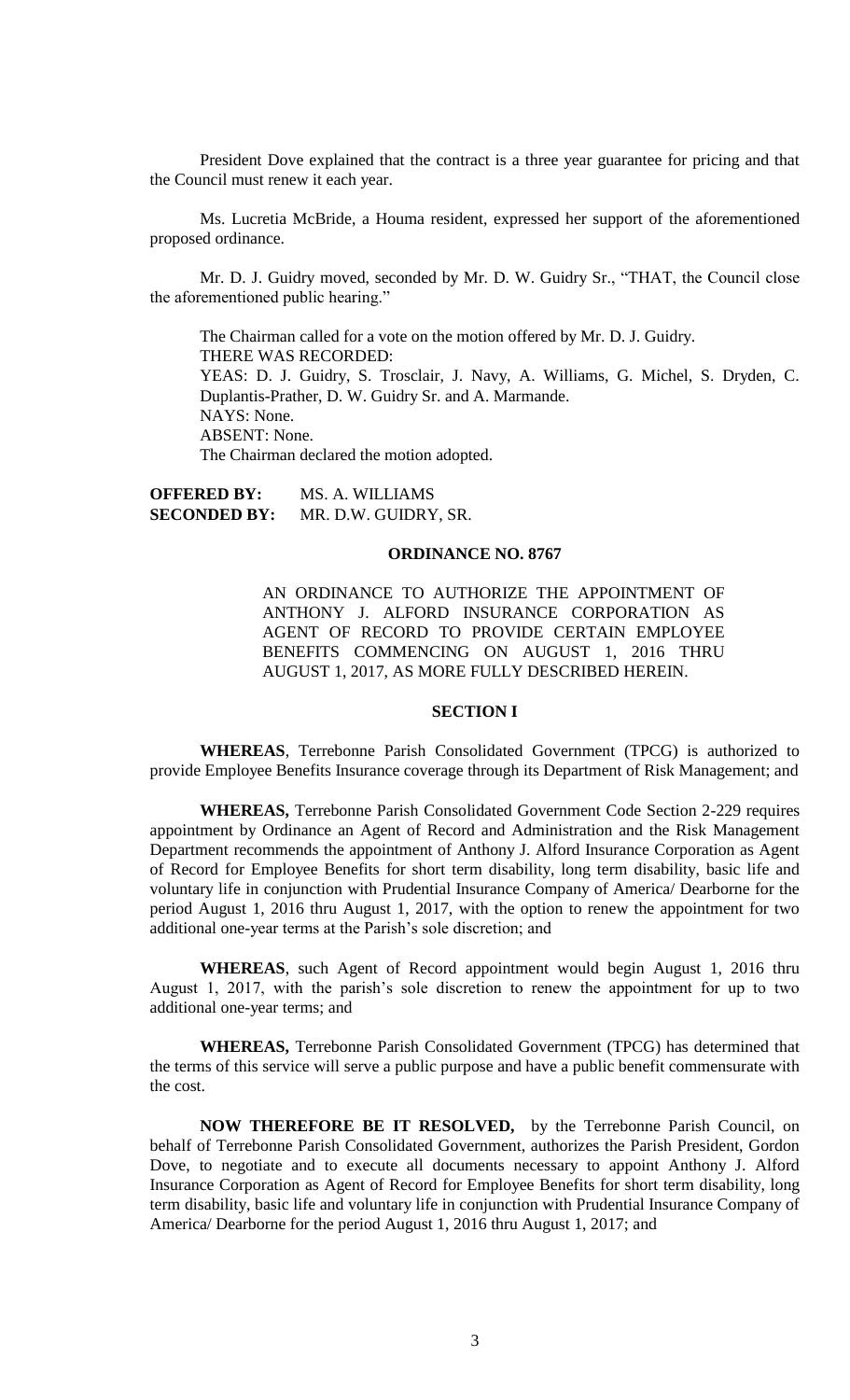**NOW THEREFORE BE IT FURTHER RESOLVED,** by the Terrebonne Parish Council that the Parish reserves the option to renew the appointment for up to two additional one-year terms, at the Parish's sole discretion.

### **SECTION II**

If any word, clause, phrase, section or other portion of this ordinance shall be declared null, void, invalid, illegal, or unconstitutional, the remaining words, clauses, phrases, sections and other portions of this ordinance shall remain in full force and effect, the provisions of this ordinance hereby being declared to be severable.

# **SECTION III**

This ordinance shall become effective upon approval by the Parish Council and signature of the Parish President.

This ordinance, having been introduced and laid on the table for at least two weeks, was voted upon as follows:

THERE WAS RECORDED: YEAS: D. J. Guidry, S. Trosclair, J. Navy, A. Williams, G. Michel, S. Dryden, C. Duplantis-Prather and D.W. Guidry, Sr and. A. Marmande. NAYS: None. NOT VOTING: None. ABSTAINING: None. ABSENT: None. The Chairman declared the ordinance adopted on this, the 7thth day of September 2016. \**(Ordinance was adopted after discussion.)*

President Dove read a letter from Assistant Attorney General Chester Cedars stating that he along with Attorney General Jeff Landry and Chief Deputy Bill Stiles have reviewed his request for a formal opinion relative to the procurement of insurance contracts, and all concur that TPCG may purchase contracts of insurance through the professional services of a duly licensed agent. He continued that the opinion states that there is no mandate that TPCG utilize any sort of bid process or initiate a request for proposals; and that the Parish President should submit his selection of the professional agent to the Parish Council for approval.

Councilman G. Michel expressed his support of the proposed insurance contract because it will benefit the employees of Terrebonne Parish.

Tony Alford, of Anthony J. Alford Insurance Corporation, thanked the Council for its consideration of the aforementioned ordinance and expressed that he will do a great job for Terrebonne Parish. Mr. Alford also noted that he will be donating \$10,000 to the McDonald House for all the children to have bicycles.

Several Council members and President Dove thanked Mr. Alford for everything he has done and continues to do for Terrebonne Parish.

President Dove recognized his wife Mona Dove who was present at tonight's meeting and thanked Glenda Alford and wished her a Happy Birthday.

Mr. D. W. Guidry Sr. moved, seconded by Ms. C. Duplantis-Prather, "THAT, the Council continue with the regular order of business."

The Chairman called for a vote on the motion offered by Mr. D. W. Guidry Sr.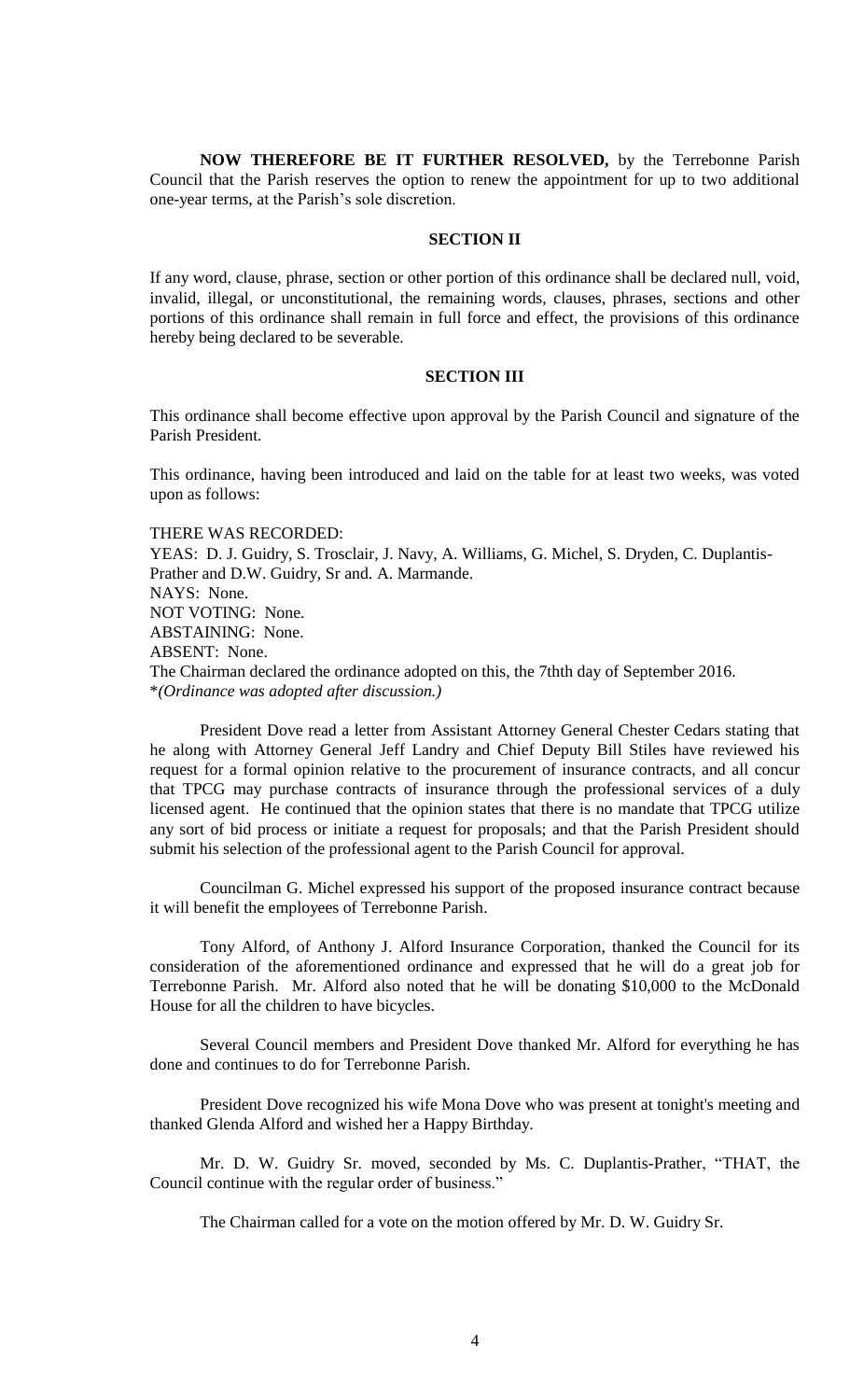THERE WAS RECORDED: YEAS: D. J. Guidry, S. Trosclair, J. Navy, A. Williams, G. Michel, S. Dryden, C. Duplantis-Prather, D. W. Guidry Sr. and A. Marmande. NAYS: None. ABSENT: None. The Chairman declared the motion adopted.

The Chairman acknowledged Dr. Robert Twilley, LA Sea Grant Director, who gave a PowerPoint presentation regarding various Sea Grant work in coastal communities. Dr. Twilley explained that Sea Grant works closely with 19 coastal zone parishes and state and federal agencies to provide education, research and coastal resilience.

Ms. C. Duplantis-Prather moved, seconded by Mr. D. J. Guidry, "THAT, the Council extend Dr. Twilley's time an additional minute."

The Chairman called for a vote on the motion offered by Ms. C. Duplantis-Prather. THERE WAS RECORDED: YEAS: D. J. Guidry, S. Trosclair, J. Navy, A. Williams, G. Michel, S. Dryden, C. Duplantis-Prather, D. W. Guidry Sr. and A. Marmande. NAYS: None. ABSENT: None. The Chairman declared the motion adopted.

Dr. Twilley continued that they are studying flooding in coastal zone parishes as well as what projected flooding will occur in major events, and noted that they provide this information to the National Weather Service. Dr. Twilley thanked the Council for allowing him to present this information and urged them to contact him should they have any questions or concerns.

Discussion ensued between Councilman D. J. Guidry and Dr. Twilley concerning the Biggert-Waters Flood Insurance Reform Act and effect it could have on Terrebonne Parish should it be passed.

Councilwoman C. Duplantis-Prather thanked Dr. Twilley for his presentation and all of his great work.

Councilman D. J. Guidry expressed his concerns relative to the decline in the seafood industry.

The Chairman acknowledged Ms. Shelly Ronquillo, a Houma resident, who addressed the Council relative to bullying. Ms. Ronquillo stated that she feels as though she has been bullied by comments made personally to her since she gave her opinion on a recent local controversy.

Ms. A. Williams moved, seconded by Ms. C. Duplantis-Prather, "THAT, the Council extend Ms. Ronquillo's time an additional minute."

The Chairman called for a vote on the motion offered by Ms. A. Williams. THERE WAS RECORDED: YEAS: D. J. Guidry, S. Trosclair, J. Navy, A. Williams, G. Michel, S. Dryden, C. Duplantis-Prather, D. W. Guidry Sr. and A. Marmande. NAYS: None. ABSENT: None. The Chairman declared the motion adopted.

Ms. Ronquillo continued that she will not tolerate being bullied by anyone and expressed that it is everyone's 1st Amendment right to freedom of speech. Ms. Ronquillo explained that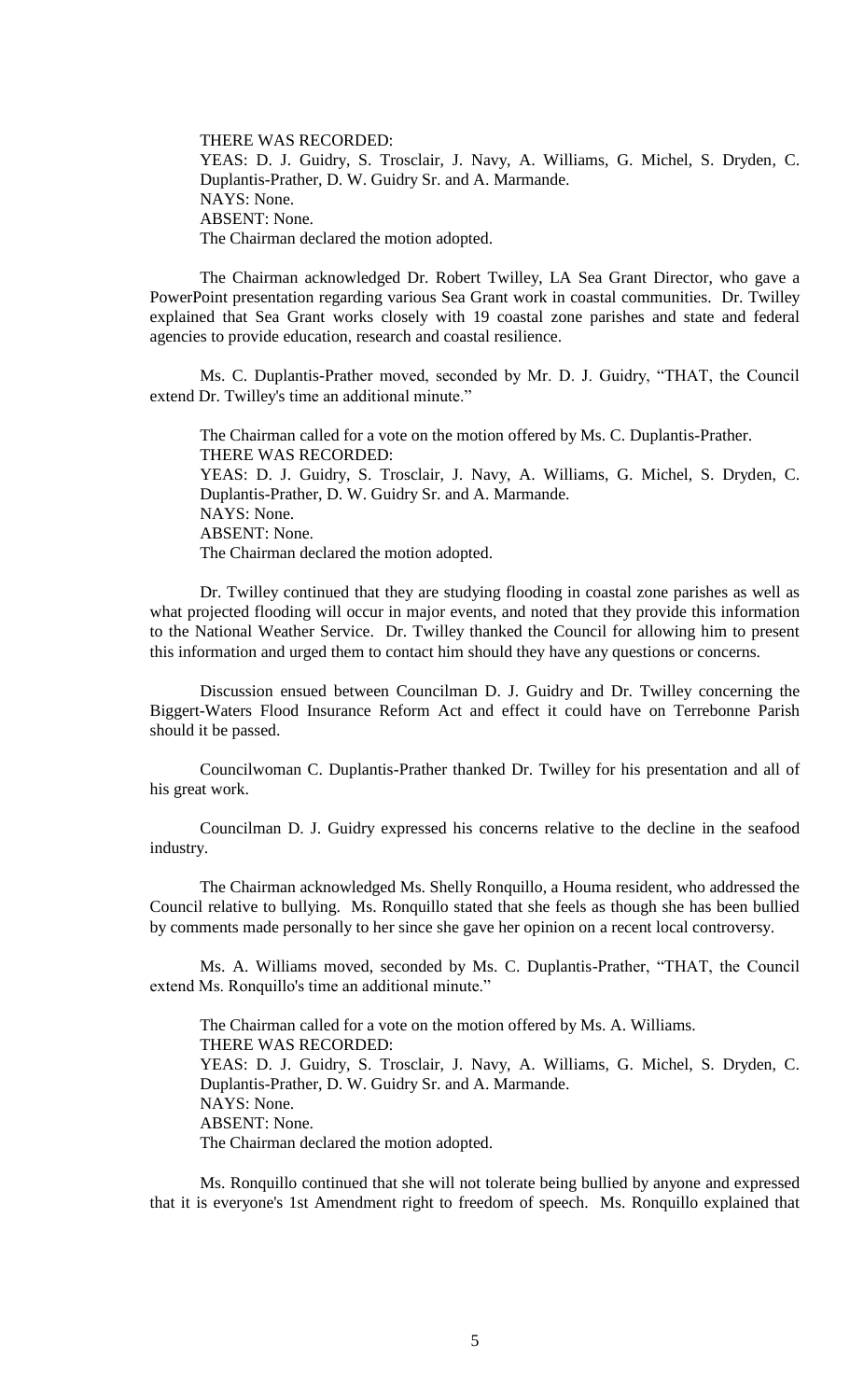she is concerned that the Council may be victims of bullying and urged them to stand up to bullying.

Several Council members thanked Ms. Ronquillo for her comments and expressed that they have never experienced any type of bullying and agreed that it will not be tolerated.

The Chairman called for a report on the Budget and Finance Committee meeting held on 09/06/16, whereupon the Committee Chairwoman noting ratification of minutes calls a public hearing on September 21, 2016 at 6:30 p.m., rendered the following:

# BUDGET & FINANCE COMMITTEE

### SEPTEMBER 6, 2016

The Chairwoman, Arlanda Williams, called the Budget & Finance Committee meeting to order at 5:32 p. m. in the Terrebonne Parish Council Meeting Room with an Invocation offered by Committee member J. Navy and the Pledge of Allegiance led by Committee member C. Duplantis-Prather. Upon roll call, Committee Members recorded as present were: D. J. Guidry, S. Trosclair, J. Navy, A. Williams, G. Michel, S. Dryden, C. Duplantis-Prather, D. W. Guidry, Sr. and A. Marmande. A quorum was declared present.

| <b>OFFERED BY:</b>  | MR. A. MARMANDE                               |
|---------------------|-----------------------------------------------|
| <b>SECONDED BY:</b> | MR. D. J. GUIDRY AND MS. C. DUPLANTIS-PRATHER |

## **RESOLUTION NO. 16-437**

**WHEREAS,** on July 28, 2010 the Terrebonne Parish Council adopted Ordinance No.7859 declaring the following described property adjudicated to the Terrebonne Parish Consolidated Government, with an owner of record as **VF TAX, LLC (166667/500000) AND JOHN B. PARFAIT ESTATE (66.6666%)**, as surplus:

> ON THE LEFT DESCENDING BANK OF BAYOU DULAC. BOUNDED ABOVE BY ELLA K. HOOPER NOW OR FORMERLY. BOUNDED BELOW BY JOHN C. DEON OR ASSIGNS. HAVING A FRONTAGE 96' BY DEPTH 4 ARPTS. LESS 30 FT. ON PUBLIC ROAD BY 4 ARPTS. SOLD MURPHY PARFAIT. CB 147/458. LESS BATTURE LOT 61 FT. FRONT SOLD TO VERNICE PARFAIT CB 311/140. LESS PARCEL 2-2 RIGHT OF WAY MAP (REVISED) FOR BAYOU DULAC BRIDGE EXPROPRIATED BY STATE OF LA. THROUGH DEPT. OF HWYS. CONTAINING 0.13 ACRES CB 476/667-668. LESS TRACT 66 FT. MORE OR LESS ASSESSED SEPARATELY CB 498/570-573. SEE BATTURE LOT 35 FT. SALE CB 552/270 CB 2039/107. (ACCOUNT# A04-27943) (121 OLD BRIDGE ROAD), and

**WHEREAS,** on July 18, 2016 bids were received electronically via Central Auction House by the Terrebonne Parish Consolidated Government for Bid No. 10-S/P-89 (Re-Bid) Surplus Sale of Adjudicated Property Located at 121 Old Bridge Road (100%) (Account# A04- 27943), and

**WHEREAS,** after careful review by Parish Administration it has been determined that the highest bid received is that of Jimmy Richard in the amount of Six Thousand Six Hundred Dollars (\$6,600.00) plus the 5% website transaction fee of Three Hundred Thirty Dollars (\$330.00) for a total of Six Thousand Nine Hundred Thirty Dollars (\$6,930.00) and that the bid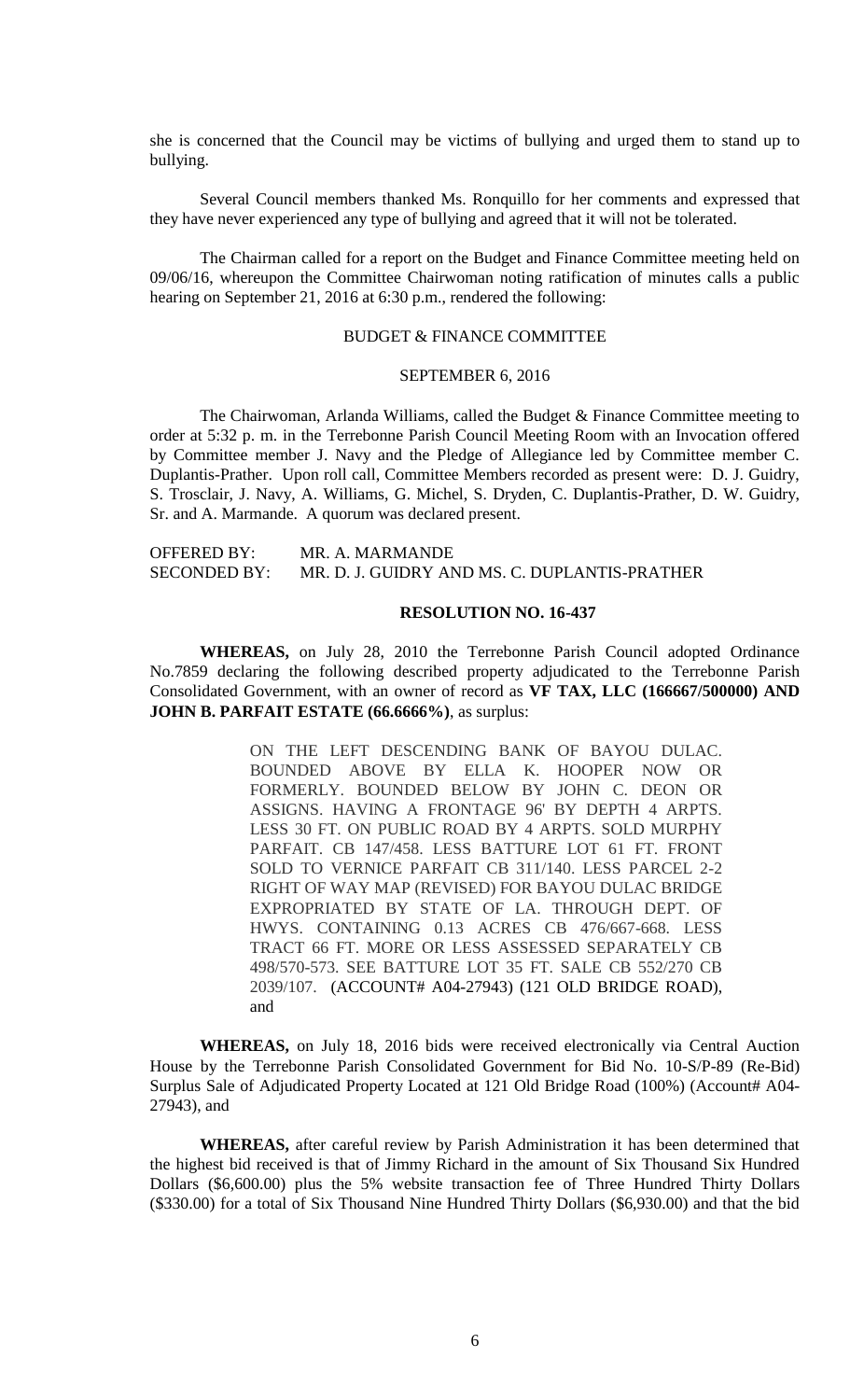should be accepted as per attached bid forms and pursuant to all the terms and conditions as stated in Ordinance No. 7859 and

**WHEREAS**, the Parish Administration has recommended the acceptance of the aforementioned bid for Bid No. 10-S/P-89 (Re-Bid) Surplus Sale of Adjudicated Property Located at 121 Old Bridge Road (100%) (Account# A04-27943) as described in attached hereto and made a part hereof.

**NOW, THEREFORE BE IT RESOLVED** by Terrebonne Parish Council (Budget and Finance Committee), on behalf of the Terrebonne Parish Consolidated Government, that the recommendation of the Parish Administration is approved and the bid of Jimmy Richard is accepted as per attached bid forms and pursuant to all the terms and conditions as stated in Ordinance 7859.

#### **THERE WAS RECORDED:**

YEAS: D. J. Guidry, S. Trosclair, J. Navy, A. Williams, G. Michel, S. Dryden, C. Duplantis-Prather, D. W. Guidry, Sr., and A. Marmande. NAYS: None. ABSTAINING: None. ABSENT: None. The Chairwoman declared the resolution adopted on this the 6th day of September 2016.

OFFERED BY: MR. A. MARMANDE SECONDED BY: MR. S. DRYDEN

## **RESOLUTION NO. 16-438**

RESCINDING RESOLUTION NO. 16-431 WHICH AWARDED BID NO. 15-S/P-58(S) (RE-BID) SURPLUS SALE OF ADJUDICATED PROPERTY LOCATED AT 2810 EXPRESS BOULEVARD DUE TO REDEMPTION OF THE PROPERTY.

**WHEREAS,** on August 22, 2016 the Terrebonne Parish Council adopted Resolution No. 16-431 awarding Bid No. 15-S/P-58(S) Surplus Sale of Adjudicated Property Located at 2810 Express Boulevard (100%) (Account #T04-54327) to Lance Hemphill.

**WHEREAS,** on August 25, 2016, the property was redeemed and as such, Terrebonne Parish Consolidated Government no longer has an interest in the tax title of this property. The sale of this tax title has been cancelled.

**WHEREAS,** the Parish Administration has recommended Resolution No. 16-431 be rescinded due to redemption of the property.

**NOW, THEREFORE BE IT RESOLVED** by Terrebonne Parish Council (Budget and Finance Committee), on behalf of the Terrebonne Parish Consolidated Government, that the recommendation of the Parish Administration is approved and Resolution No. 16-431 is rescinded.

#### **THERE WAS RECORDED:**

YEAS: D. J. Guidry, S. Trosclair, J. Navy, A. Williams, G. Michel, S. Dryden, C. Duplantis-Prather, D. W. Guidry, Sr., and A. Marmande. NAYS: None. ABSTAINING: None. ABSENT: None. The Chairwoman declared the resolution adopted on this the 6th day of September 2016.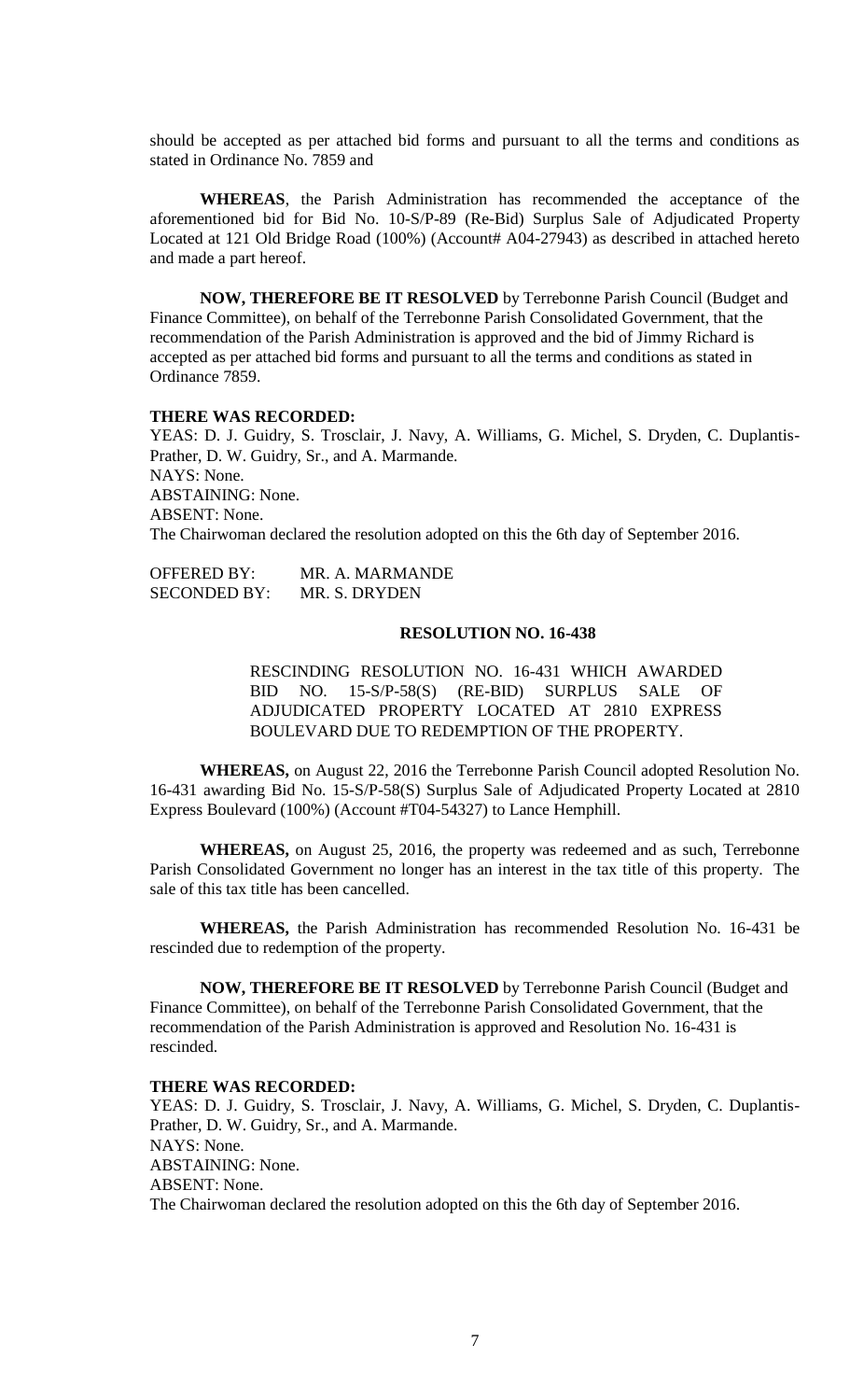The Committee Chairwoman personally thanked Committee member A. Marmande for his contribution and participation with feeding the first responders and EOP workers in Ascension Parish who were assisting with the recent flooding.

Mr. S. Trosclair moved, seconded by Mr. G. Michel, "THAT, the Budget & Finance Committee introduce an ordinance to amend the 2016 Adopted Operating Budget and 5-year Capital Outlay Budget and Budgeted Positions of the Terrebonne Parish Consolidated Government for the following items and to provide for related matters:

- I. Country Drive Improvements, \$379,827
- II. Fleet Maintenance-Re-class Position, Administrative Coordinator II, \$0
- III. Civic Center, (\$65,660)<br>IV. Engineering, (\$110,991)
- Engineering, (\$110,991)
- V. Purchasing, (\$36,767)
- VI. Information Technology, (\$21,950)
- VII. Animal Shelter, (\$96,052)
- VIII. Pollution Control, (\$655,727)
- IX. Coastal Restoration, (\$33,301)
- X. Utilities, (\$596,785)
- XI. GIS Mapping System, (\$10,000)
- XII. General Fund-2016 Cities Readiness Initiative, \$47,481
- XIII. Council on Aging, New Fund
- XIV. Accounting, (\$24,859)
- X. Customer Service, (\$7,758)

and call a public hearing on said matter on September 21, 2016 at 6:30 p.m."

The Chairwoman called for the vote on the motion offered by Mr. S. Trosclair. THERE WAS RECORDED:

YEAS: D. J. Guidry, S. Trosclair, J. Navy, A. Williams, G. Michel, S. Dryden, C. Duplantis-Prather, D. W. Guidry, Sr. and A. Marmande. NAYS: None.

ABSENT: None.

The Chairwoman declared the motion adopted.

Mr. D. W. Guidry, Sr. moved, seconded by Mr. G. Michel, "THAT, the Budget & Finance Committee approve the co-sponsorship request (Partial payment of rental fees) from The Foundation of TGMC for 'The Heart & Sole Half Marathon & 5K Race' to be held on November 19, 2016 at the Houma Civic Center."

The Chairwoman called for the vote on the motion offered by Mr. D. W. Guidry, Sr. THERE WAS RECORDED: YEAS: D. J. Guidry, S. Trosclair, J. Navy, A. Williams, G. Michel, S. Dryden, C. Duplantis-Prather, D. W. Guidry, Sr. and A. Marmande. NAYS: None. ABSENT: None. The Chairwoman declared the motion adopted.

Mr. S. Trosclair moved, seconded by Mr. G. Michel, "THAT, there being no further business to come before the Budget & Finance Committee, the meeting be adjourned."

The Chairwoman called for the vote on the motion offered by Mr. S. Trosclair. THERE WAS RECORDED: YEAS: D. J. Guidry, S. Trosclair, J. Navy, A. Williams, G. Michel, S. Dryden, C. Duplantis-Prather, D. W. Guidry, Sr. and A. Marmande. NAYS: None. ABSENT: None.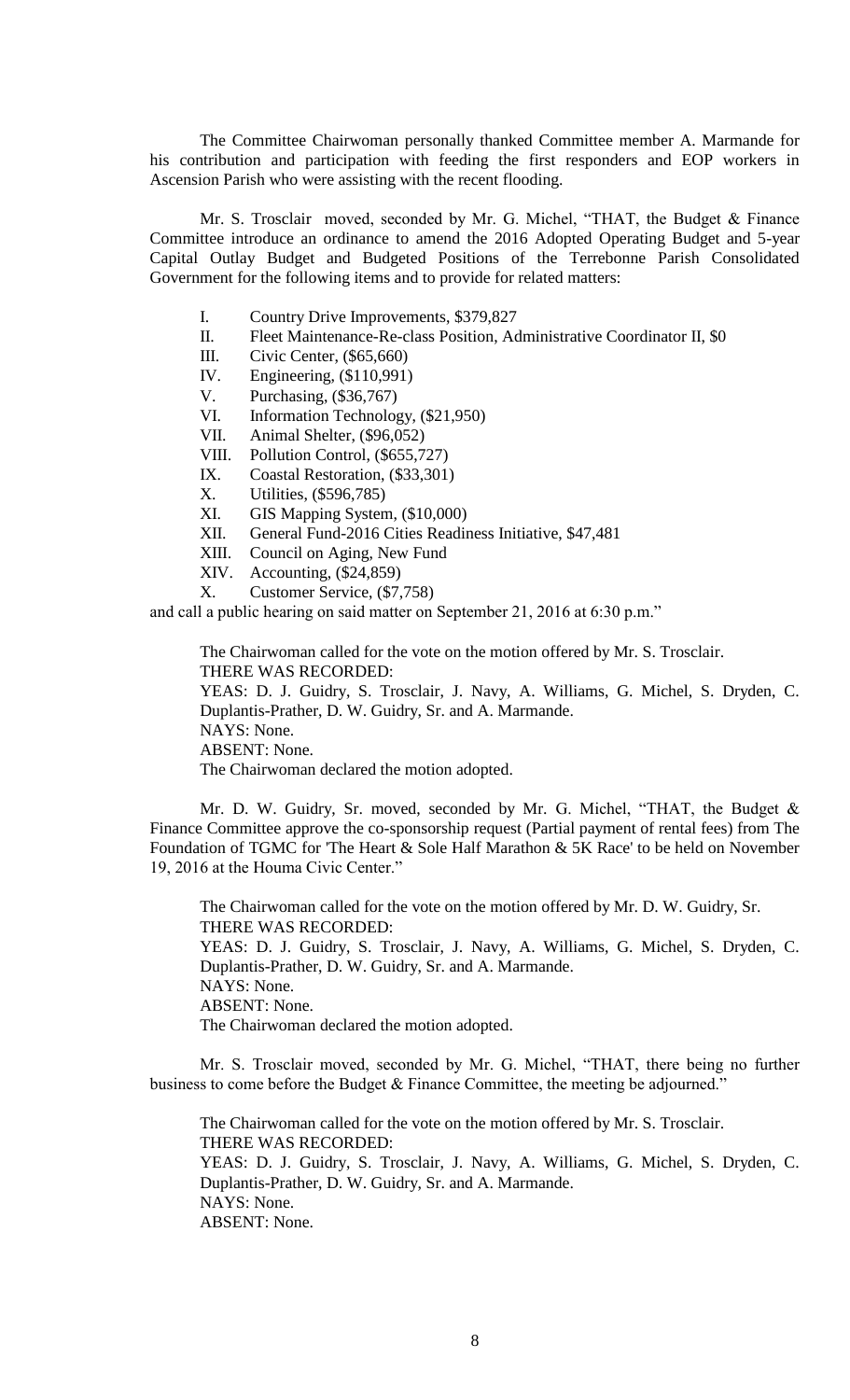The Chairwoman declared the motion adopted and the meeting was adjourned at 5:36 p.m.

Arlanda J. Williams, Chairwoman

Tammy E. Triggs, Minute Clerk

Ms. A. Williams moved, seconded by Mr. D. J. Guidry, "THAT, the Council accept and ratify the minutes of the Budget and Finance Committee meeting held on 09/06/16."

The Chairman called for a vote on the motion offered by Ms. A. Williams. THERE WAS RECORDED: YEAS: D. J. Guidry, S. Trosclair, J. Navy, A. Williams, G. Michel, S. Dryden, C. Duplantis-Prather, D. W. Guidry Sr. and A. Marmande. NAYS: None. ABSENT: None. The Chairman declared the motion adopted.

The Chairman called for a report on the Policy, Procedure and Legal Committee meeting held on 09/06/16, whereupon the Committee Chairman noting ratification of minutes calls a public hearing on September 21, 2016 at 6:30 p.m., rendered the following:

#### POLICY, PROCEDURE, & LEGAL COMMITTEE

#### SEPTEMBER 6, 2016

The Chairman, Darrin W. Guidry, Sr., called the Policy, Procedure, & Legal Committee meeting to order at 5:37 p. m. in the Terrebonne Parish Council Meeting Room with an Invocation offered by Committee member C. Duplantis-Prather and the Pledge of Allegiance led by Committee member S. Trosclair. Upon roll call, Committee Members recorded as present were: D. J. Guidry, S. Trosclair, J. Navy, A. Williams, G. Michel, S. Dryden, C. Duplantis-Prather, D. W. Guidry, Sr. and A. Marmande. A quorum was declared present.

Mr. D. J. Guidry moved, seconded by Mr. S. Trosclair, "THAT, the Policy, Procedure, & Legal Committee introduce an ordinance proposing amendments and additions which will regulate the area transportation network services and taxicab services in order to allow for the availability of transportation network services to the residents and visitors of Terrebonne Parish and to provide public protection for those services and call a public hearing on September 21, 2016 at 6:30 p.m."

The Chairman called for the vote on the motion offered by Mr. D. J. Guidry. THERE WAS RECORDED: YEAS: D. J. Guidry, S. Trosclair, J. Navy, A. Williams, G. Michel, S. Dryden, C. Duplantis-Prather, D.W. Guidry, Sr. and A. Marmande. NAYS: None. ABSENT: None. The Chairman declared the motion adopted.

Ms. A. Williams moved, seconded by Ms. C. Duplantis-Prather, "THAT, the Policy, Procedure, & Legal Committee approve the co-sponsorship request (Security) for the  $13<sup>th</sup>$  Annual Voice of the Wetlands Festival to be held on October  $7<sup>th</sup>$ ,  $8<sup>th</sup>$ , and  $9<sup>th</sup>$ , 2016 at 5403 West Park."

The Chairman called for the vote on the motion offered by Ms. A. Williams. THERE WAS RECORDED: YEAS: D. J. Guidry, S. Trosclair, J. Navy, A. Williams, G. Michel, S. Dryden, C. Duplantis-Prather, D.W. Guidry, Sr. and A. Marmande.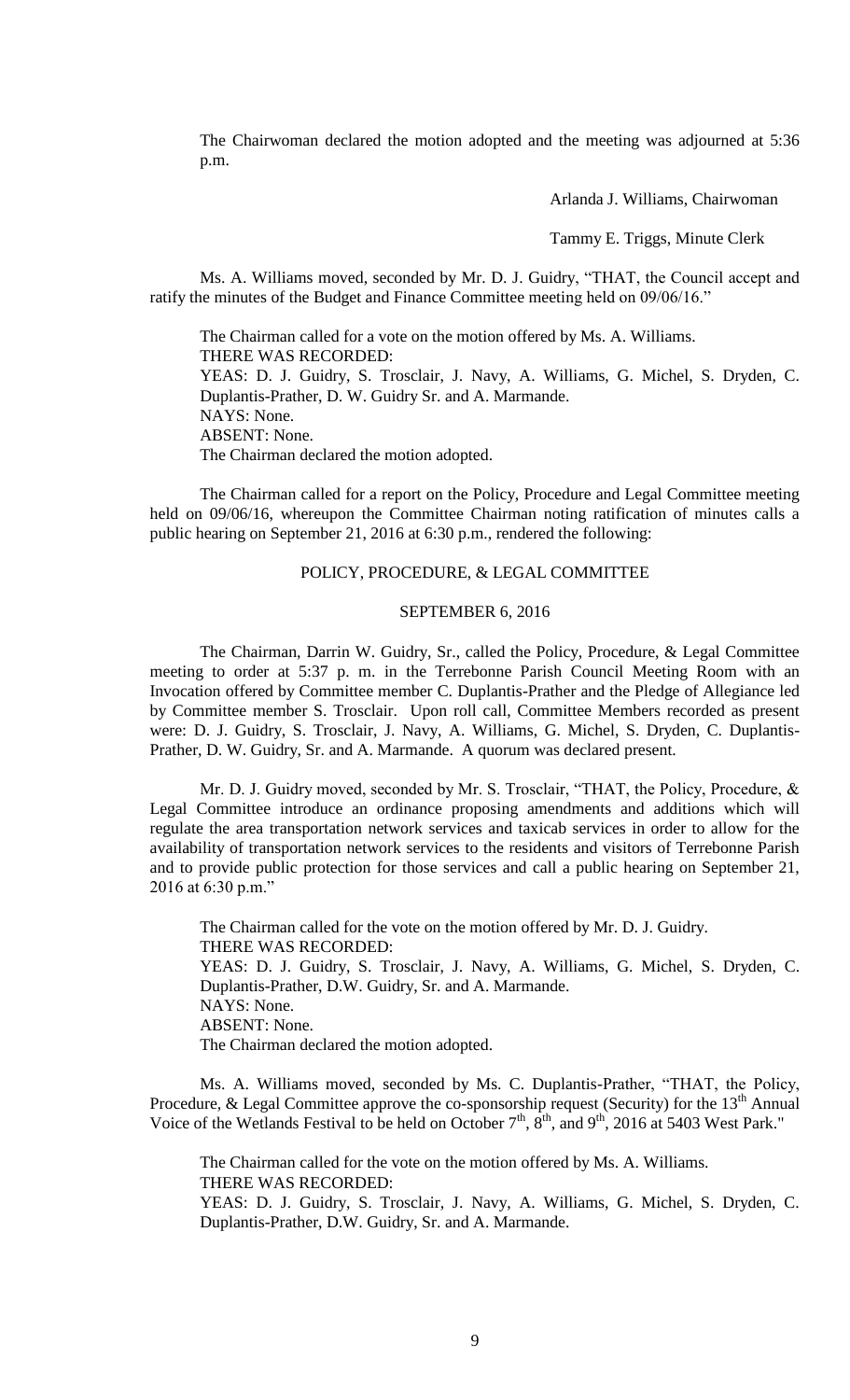NAYS: None. ABSENT: None. The Chairman declared the motion adopted.

Mr. S. Dryden moved, seconded by Ms. C. Duplantis-Prather, "THAT, the Policy, Procedure, & Legal Committee approve the co-sponsorship (Civic Center fees) for a fundraiser to be held in the Civic Center parking lot for Noah Bergeron to aid with medical expenses on September 18, 2016."

The Chairman called for the vote on the motion offered by Mr. S. Dryden. THERE WAS RECORDED: YEAS: D. J. Guidry, S. Trosclair, J. Navy, A. Williams, G. Michel, S. Dryden, C. Duplantis-Prather, D.W. Guidry, Sr. and A. Marmande. NAYS: None. ABSENT: None. The Chairman declared the motion adopted.

Ms. C. Duplantis-Prather moved, seconded by Mr. S. Trosclair, "THAT, the Policy, Procedure, & Legal Committee approve the co-sponsorship (Security) of the Bayouland YMCA's Macho Man Triathlon on September 18, 2016."

The Chairman called for the vote on the motion offered by Ms. C. Duplantis-Prather. THERE WAS RECORDED: YEAS: D. J. Guidry, S. Trosclair, J. Navy, A. Williams, G. Michel, S. Dryden, C. Duplantis-Prather, D.W. Guidry, Sr. and A. Marmande. NAYS: None. ABSENT: None. The Chairman declared the motion adopted.

Committee member G. Michel explained that he asked that this item be placed on the agenda- Discussion and possible action regarding a person who is hypersensitive due to allergies because he has a constituent who has a severe allergic condition and asked for suggestions on what could be done to help with this situation.

Discussion ensued and several committee members expressing their concerns and compassion for this individual, but stated that this may not be a parish issue and referred the individual to their primary care physician; and noting that the mosquito control company and others companies, as well, have attempted to accommodated the individual.

Parish Attorney J. Hebert explained that he would have to research this issue, but suggested that Mr. Earl Eues, Director of the Office of Homeland Security and Emergency Preparedness, be contacted to determine if there are any environmental precautions and/or procedures that can be taken to help with this situation.

Mr. G. Michel moved, seconded by Mr. S. Trosclair, "THAT, there being no further business to come before the Policy, Procedure, & Legal Committee, the meeting be adjourned."

The Chairman called for the vote on the motion offered by Mr. G. Michel. THERE WAS RECORDED: YEAS: D. J. Guidry, S. Trosclair, J. Navy, A. Williams, G. Michel, S. Dryden, C. Duplantis-Prather, D.W. Guidry, Sr. and A. Marmande. NAYS: None. ABSENT: None. The Chairman declared the motion adopted and the meeting was adjourned at 5:52 p. m.

Darrin W. Guidry, Sr., Chairman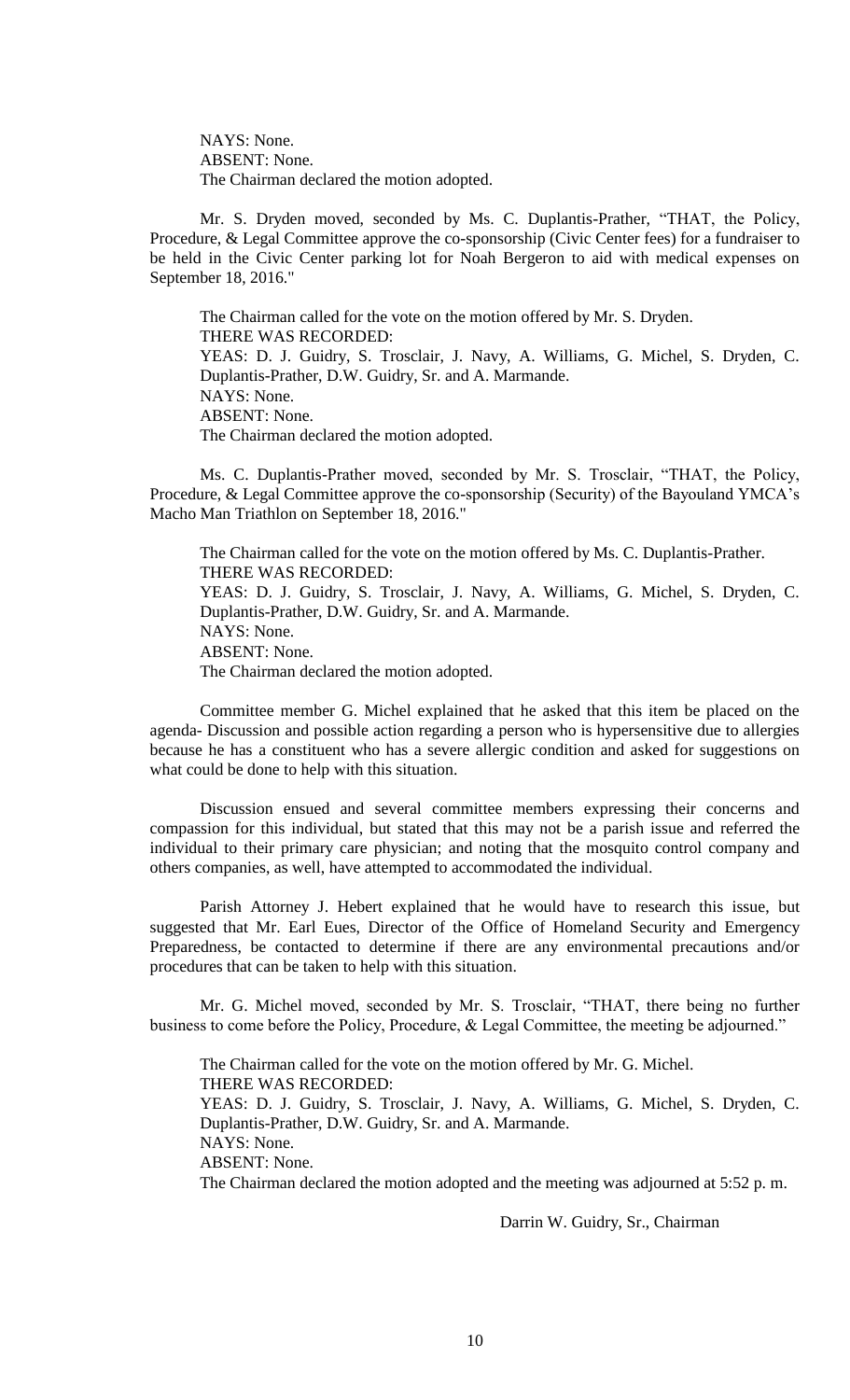# Tammy E. Triggs, Minute Clerk

Mr. D. W. Guidry Sr. moved, seconded by Mr. S. Trosclair, "THAT, the Council accept and ratify the minutes of the Policy, Procedure and Legal Committee meeting held on 09/06/16."

The Chairman called for a vote on the motion offered by Mr. D. W. Guidry Sr. THERE WAS RECORDED: YEAS: D. J. Guidry, S. Trosclair, J. Navy, A. Williams, G. Michel, S. Dryden, C. Duplantis-Prather, D. W. Guidry Sr. and A. Marmande. NAYS: None. ABSENT: None. The Chairman declared the motion adopted.

The Chairman called for a report on the Public Services Committee meeting held on 09/06/16, whereupon the Committee Chairwoman noting ratification of minutes calls public hearings on September 21, 2016 at 6:30 p.m., rendered the following:

#### PUBLIC SERVICES COMMITTEE

### SEPTEMBER 6, 2016

The Chairwoman, C. Duplantis-Prather, called the Public Services Committee meeting to order at 5:55 p. m. in the Terrebonne Parish Council Meeting Room with an Invocation offered by Committee member D. W. Guidry, Sr. and the Pledge of Allegiance led by Committee member A. Williams. Upon roll call, Committee Members recorded as present were: D. J. Guidry, S. Trosclair, J. Navy, A. Williams, G. Michel, S. Dryden, C. Duplantis-Prather, D. W. Guidry, Sr. and A. Marmande. A quorum was declared present.

OFFERED BY: MR. D. W. GUIDRY, SR. SECONDED BY: MS. A. WILLIAMS

### **RESOLUTION NO. 16-439**

Providing for the acceptance of work performed by Diamond Electrical Co., Inc. in accordance with the Certificate of Substantial Completion for Parish Project No. 14-UTL-29 Main Street Lighting from Church Street to Barrow Street, Terrebonne Parish, Louisiana.

**WHEREAS,** the Terrebonne Parish Consolidated Government entered into a contract dated December 2, 2015 with Diamond Electrical Co., for Parish Project 14-UTL-29, Main Street Lighting from Church Street to Barrow Street, Terrebonne Parish, Louisiana, as will be seen by reference to said contract which is recorded under Entry No. 1495670 of the records of Terrebonne Parish, and

**WHEREAS,** the work performed has been inspected by authorized representatives of the Owner, Engineer, and Contractor and found to be substantially complete, and

**WHEREAS**, the Engineer for this project, Providence/GSE Associates, LLC, recommends the acceptance of the substantial completion,

**NOW, THEREFORE BE IT RESOLVED** that the Terrebonne Parish Council, on behalf of the Terrebonne Parish Consolidated Government, does hereby accept the work performed, effective as of the date of recording of this resolution, and does authorize and direct the Clerk of Court and Ex-Officio Recorder of Mortgages of Terrebonne Parish to note this acceptance thereof in the margin of the inscription of said contract under Entry No. 1495670 of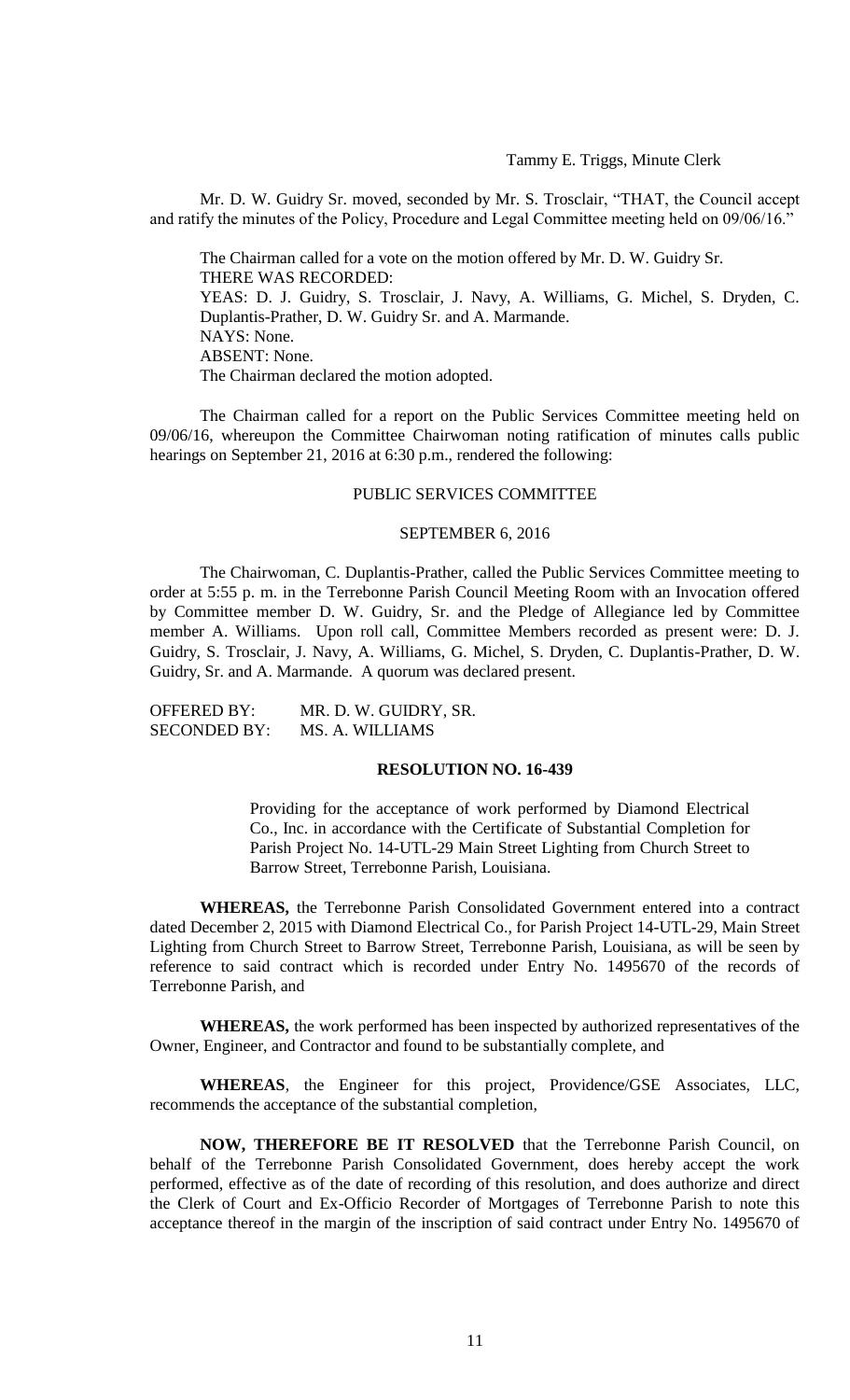the Records of Terrebonne Parish, Louisiana, and

**BE IT FURTHER RESOLVED** that a certified copy of the resolution be forwarded to the Engineer Providence/GSE Associates, LLC, and

**BE IT FURTHER RESOLVED** that a certified copy of the resolution be recorded in the office of the Clerk of Court of Terrebonne Parish to commence a 45-day clear lien period, and

**BE IT FURTHER RESOLVED** that the Administration is authorized to make payment of retainage upon the presentation of a Clear Lien Certificate.

#### **THERE WAS RECORDED:**

YEAS: D. J. Guidry, S. Trosclair, J. Navy, A. Williams, G. Michel, S. Dryden, C. Duplantis-Prather, D. W. Guidry, Sr., and A. Marmande. NAYS: None. ABSTAINING: None. ABSENT: None. The Chairwoman declared the resolution adopted on this the 6th day of September 2016.

OFFERED BY: MR. D. J. GUIDRY SECONDED BY: MR. G. MICHEL

#### **RESOLUTION NO. 16-640**

Authorizing the execution of Change Order No. 4 for Parish Project No.12-ANSLT-CDBG-61, FP&C Project No. 50-J55-14- 05, Terrebonne Parish Animal Shelter Facility Project, Terrebonne Parish, Louisiana.

**WHEREAS,** the Terrebonne Parish Consolidated Government entered into a contract dated July 8, 2015, with B.E.T Construction, Inc., for Parish Project No. 12-ANSLT-CDBG-61, FP&C Project No. 50-J55-14-05, Terrebonne Parish Animal Shelter Facility Project, Terrebonne Parish, Louisiana, and

**WHEREAS,** it is necessary to cover costs associated with a monument sign, sign lighting, drainage revisions and downspout revisions, and

**WHEREAS**, it is necessary to increase construction time by 19 calendar days due to the additional work for a total of Nineteen (19) days, and

**WHEREAS**, this change order will increase the contract by \$30,162.55, and

**WHEREAS**, this Change Order No. 4 has been recommended by the ARCHITECT for this project, Perez, APC and

**NOW, THEREFORE BE IT RESOLVED** that the Terrebonne Parish Council, on behalf of the Terrebonne Parish Consolidated Government, does hereby approve and authorize the execution by Terrebonne Parish President Gordon E. Dove of Change Order No. 4 to the construction agreement with B.E.T Construction, Inc., increases the construction time by Nineteen (19) calendar days and increases the contract amount by Thirty Thousand One Hundred Sixty-Two Dollars and Fifty-Five Cents (\$30,162.55), and

**BE IT FURTHER RESOLVED**, that a certified copy of this resolution be forwarded to the Architect, Perez, APC.

# **THERE WAS RECORDED:**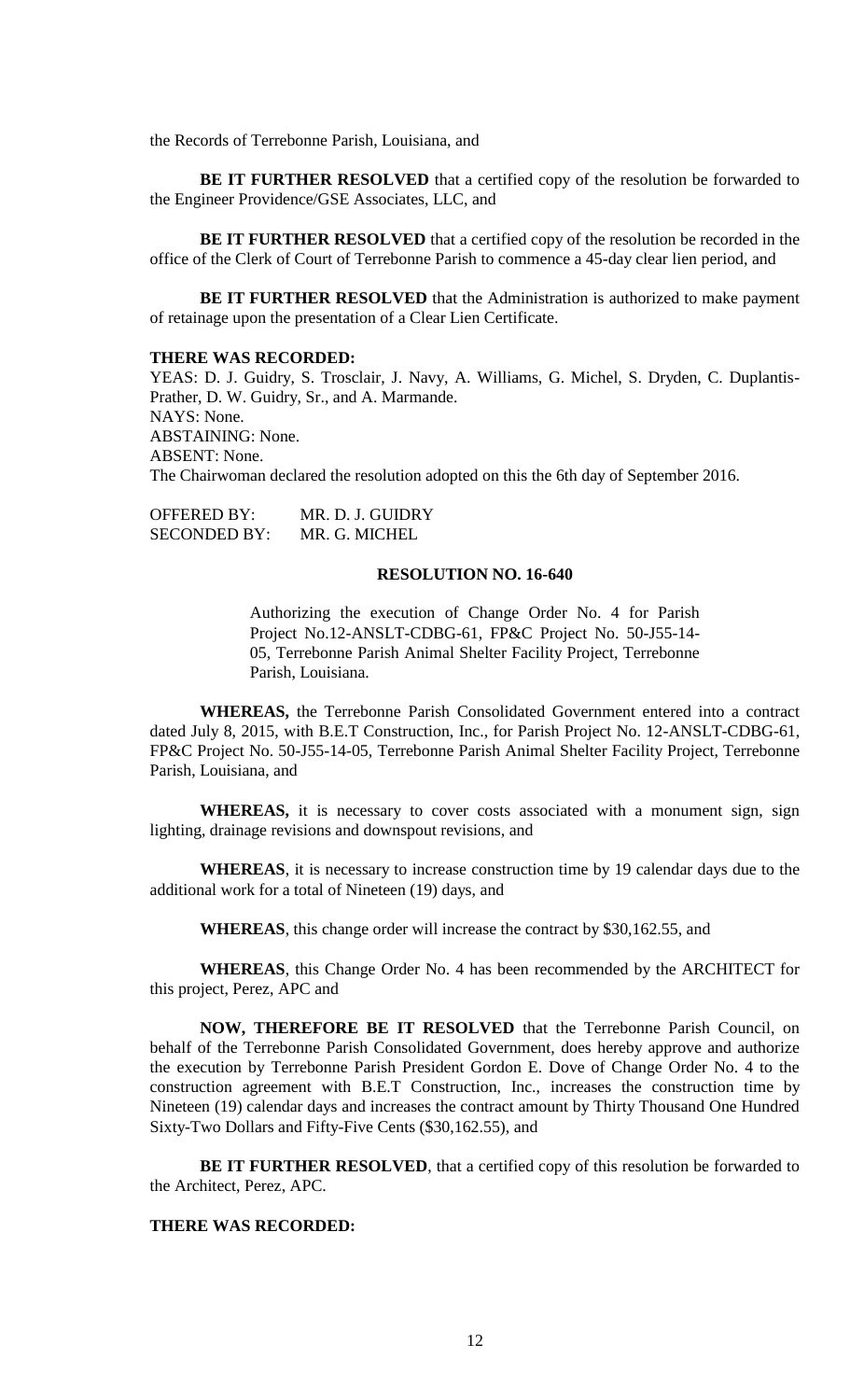YEAS: D. J. Guidry, S. Trosclair, J. Navy, A. Williams, G. Michel, S. Dryden, C. Duplantis-Prather, D. W. Guidry, Sr., and A. Marmande. NAYS: None. ABSTAINING: None. ABSENT: None. The Chairwoman declared the resolution adopted on this the 6th day of September 2016.

OFFERED BY: MR. G. MICHEL SECONDED BY: MR. S. TROSCLAIR

# **RESOLUTION NO. 16-441**

Authorizing the execution of Change Order No. 3 for Parish Project No. 11-JAIL-34, Criminal Justice Mechanical Renovations, Phases 1 & 2, Terrebonne Parish, Louisiana.

**WHEREAS**, the Terrebonne Parish Consolidated Government entered into a contract dated July 8, 2015 with Gallo Mechanical, LLC, Recordation Number 1484331, for Parish Project No. 11-JAIL-34, Criminal Justice Mechanical Renovations, Phases 1 & 2, and

**WHEREAS**, TPCG is desirous of completing the construction of the Jail HVAC project, and

**WHEREAS**, during the installation of duct work, the Contractor notice only one (1) supply damper exists in the existing system, and

**WHEREAS**, in order to test and balance the system, more dampers will need to be installed in order balance the HVAC system, and

**WHEREAS**, the Engineer instructed the Contractor to install the supply air dampers to moved forward with the test and balancing of the HVAC system, and

**WHEREAS**, the change order will add One Hundred (100) calendar days be added to the contract as a result of Change Order No. 3, and

**WHEREAS**, this change order will increase the overall contract price by Nine Thousand, Seven Hundred and Thirty-Seven Dollars and Zero Cents (\$9,737.00), and

**WHEREAS**, this Change Order No. 3 has been recommended by the Engineer, Castagnos Goodwin Utley Engineers, L.L.C., for this project.

**NOW, THEREFORE, BE IT RESOLVED** that the Terrebonne Parish Council on behalf of the Terrebonne Parish Consolidated Government, does hereby approve and authorize the execution by Terrebonne Parish President Gordon E. Dove of Change Order No. 3 to the construction agreement with Gallo Mechanical, LLC for Parish Project No. 11-JAIL-34, Criminal Justice Mechanical Renovations, Phases 1 & 2, Terrebonne Parish, Louisiana, for an increase to the contract amount of Nine Thousand, Seven Hundred and Thirty-Seven Dollars and Zero Cents (\$9,737.00) and One Hundred (100) calendar days to the construction contract, and

BE IT FURTHER RESOLVED, that a certified copy of the resolution be forwarded to Engineer, Castagnos Goodwin Utley Engineers, L.L.C.

#### **THERE WAS RECORDED:**

YEAS: D. J. Guidry, S. Trosclair, J. Navy, A. Williams, G. Michel, S. Dryden, C. Duplantis-Prather, D. W. Guidry, Sr., and A. Marmande. NAYS: None.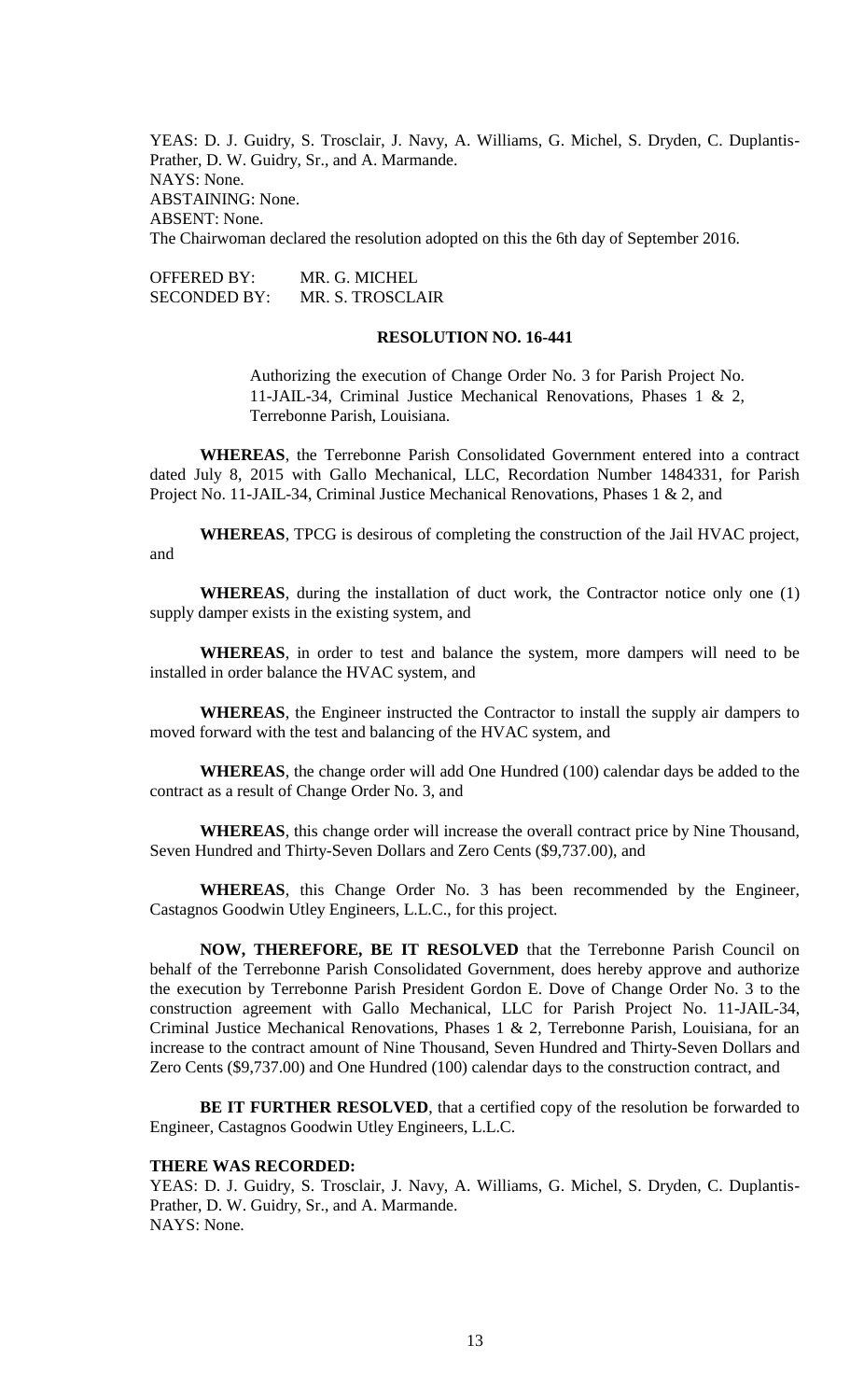ABSTAINING: None. ABSENT: None. The Chairwoman declared the resolution adopted on this the 6th day of September 2016.

OFFERED BY: MS. A. WILLIAMS SECONDED BY: MR. D. W. GUIDRY, SR.

# **RESOLUTION NO. 16-442**

A resolution authorizing the execution of Change Order No. 6 for the Construction Agreement for Parish Project No. 14-EOC-03, Terrebonne Parish Emergency Operations Center, Terrebonne Parish, Louisiana.

**WHEREAS**, the Terrebonne Parish Consolidated Government entered into a contract dated December 28, 2015 with Lamar Contractors, LLC, Recordation Number 1497482, for Parish Project No.14-EOC-03, Terrebonne Parish Emergency Operations Center, Terrebonne Parish, Louisiana, and

**WHEREAS**, TPCG is desirous of completing the construction of the Emergency Operations Center, and

**WHEREAS**, the Contractor submitted a request for change regarding electrical modifications and changes to the louvers, ductwork, kitchen hood, and grease duct as described in Change Order No. 6, and

WHEREAS, this change order will increase the construction contract by Fourteen Thousand, Nine Hundred Fifty-Seven Dollars and Sixty-Three Cents (\$14,957.63), and

**WHEREAS**, Change Order No. 6 has been reviewed and approved by Facility Planning & Control (FP&C), and

**WHEREAS**, this Change Order No. 6 has been recommended by the Architect, Houston J. Lirette, Jr, APAC, for this project.

**NOW, THEREFORE, BE IT RESOLVED** that the Terrebonne Parish Council on behalf of the Terrebonne Parish Consolidated Government, does hereby approve and authorize the execution by Terrebonne Parish President Gordon E. Dove of Change Order No. 6 to the construction agreement with Lamar Contractors, LLC for Parish Project No. 14-EOC-03, Terrebonne Parish Emergency Operations Center, Terrebonne Parish, Louisiana, for an increase of Fourteen Thousand, Nine Hundred Fifty-Seven Dollars and Sixty-Three Cents (\$14,957.63) to the construction contract, and

**BE IT FURTHER RESOLVED**, that a certified copy of the resolution be forwarded to Architect, Houston J. Lirette, Jr., APAC.

## **THERE WAS RECORDED:**

YEAS: D. J. Guidry, S. Trosclair, J. Navy, A. Williams, G. Michel, S. Dryden, C. Duplantis-Prather, D. W. Guidry, Sr., and A. Marmande. NAYS: None. ABSTAINING: None. ABSENT: None. The Chairwoman declared the resolution adopted on this the 6th day of September 2016.

OFFERED BY: MR. D. J. GUIDRY SECONDED BY: MR. S. TROSCLAIR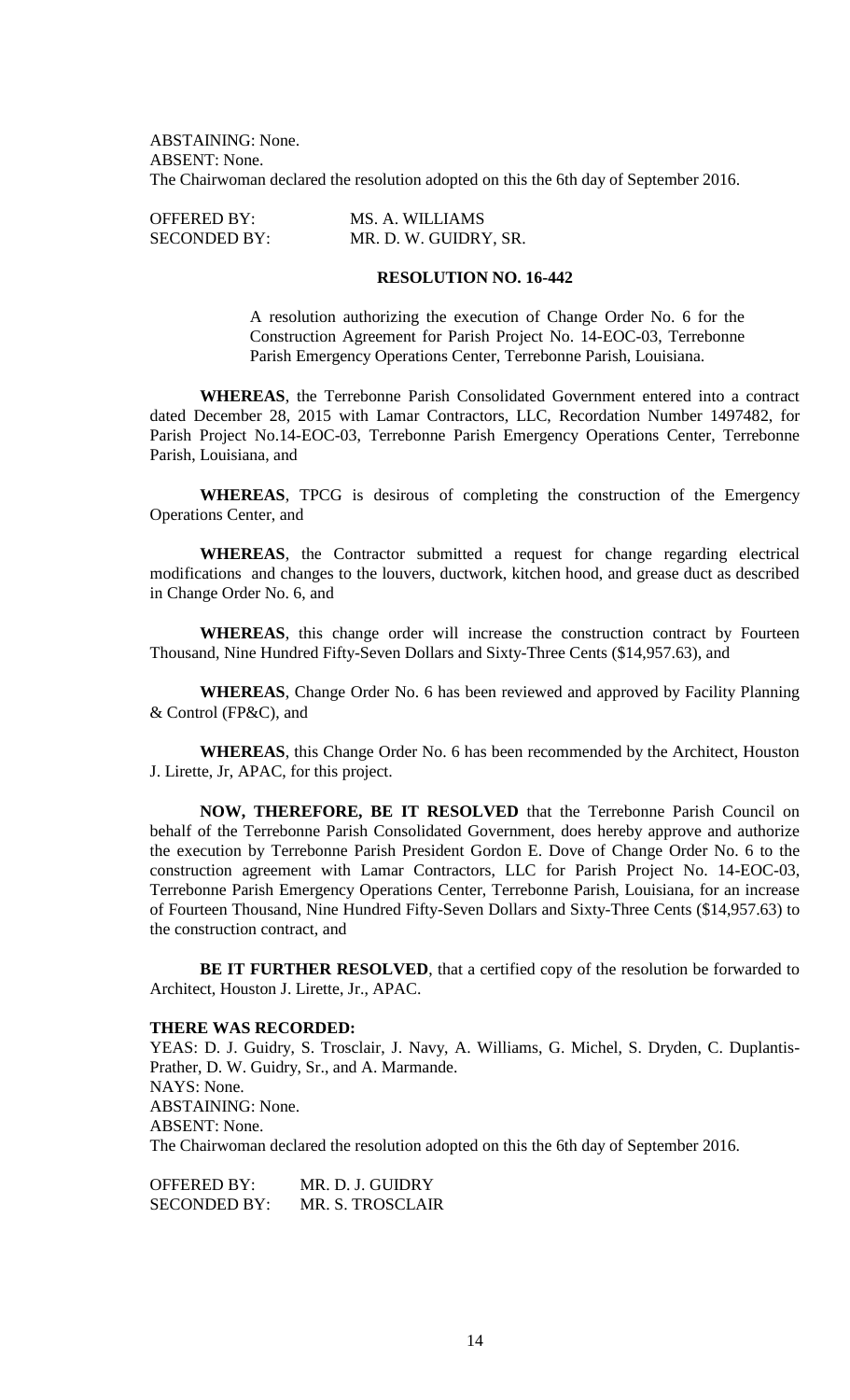### **RE SOLUTION NO. 16-443**

Authorizing the execution of Change Order No. 2 for the Construction Agreement for Parish Project No. 13-ROAD-37, Thompson Road Extension Phase II Project, Terrebonne Parish, Louisiana.

**WHEREAS**, the Terrebonne Parish Consolidated Government entered into a Construction Agreement dated November 10, 2015, with Barriere Construction Co., LLC., for the Project entitled Parish Project No. 13-ROAD-37, Thompson Road Extension Phase II Project, and

**WHEREAS**, this change order is required to cover costs associated with the addition of storm drain pipe, removal of existing corrugated metal pipe, and balance the contract quantity of wick drains with installed quantity, and

**WHEREAS**, this change order has been approved by the Louisiana Office of Facility Planning and Control, and

**WHEREAS**, this Change Order No. 2 has been recommended by the ENGINEER for this project, T. Baker Smith, LLC.,

**NOW, THEREFORE BE IT RESOLVED** that the Terrebonne Parish Council, on behalf of the Terrebonne Parish Consolidated Government, does hereby approve and authorize Parish President, Gordon E. Dove, to execute this Change Order No. 2 to the Construction Agreement for the Thompson Road Extension Phase II Project, Parish Project No. 13-ROAD-37, with Barriere Construction Co., LLC., for an increase in contract amount by Ten Thousand Six Hundred Forty-Three Dollars and Eighty-Five Cents (\$10,643.85) with no increase in construction time, and

**BE IT FURTHER RESOLVED** that a certified copy of the resolution be forwarded to the Engineer, T. Baker Smith, LLC.

## **THERE WAS RECORDED:**

YEAS: D. J. Guidry, S. Trosclair, J. Navy, A. Williams, G. Michel, S. Dryden, C. Duplantis-Prather, D. W. Guidry, Sr., and A. Marmande.

NAYS: None.

ABSTAINING: None.

ABSENT: None.

The Chairwoman declared the resolution adopted on this the 6th day of September 2016.

Mr. A. Marmande moved, seconded by Mr. D. J. Guidry, "THAT, the Public Services Committee introduce an ordinance to authorize the acquisition of sites and/or servitudes required for the Suzie Canal (North) Levee Extension Project, Parish Project No. 10-LEV-31; authorize the Parish President to execute any and all documents necessary to acquire sites and/or servitudes for said purposes; including the use of appropriation pursuant to an Intergovernmental Agreement with the Terrebonne Levee and Conservation District; to authorize the parish Legal Staff to commence expropriation proceedings in the event the sites and/or servitudes cannot be obtained conventionally or through appropriation; to declare that the taking, if required, is necessary or useful for the benefit of the public; and to provide for other matters relative thereto and call a public hearing on September 21, 2016 at 6:30 p.m."

The Chairwoman called for the vote on the motion offered by Mr. A. Marmande. THERE WAS RECORDED:

YEAS: D. J. Guidry, S. Trosclair, J. Navy, A. Williams, G. Michel, S. Dryden, C. Duplantis-Prather, D.W. Guidry, Sr. and A. Marmande. NAYS: None.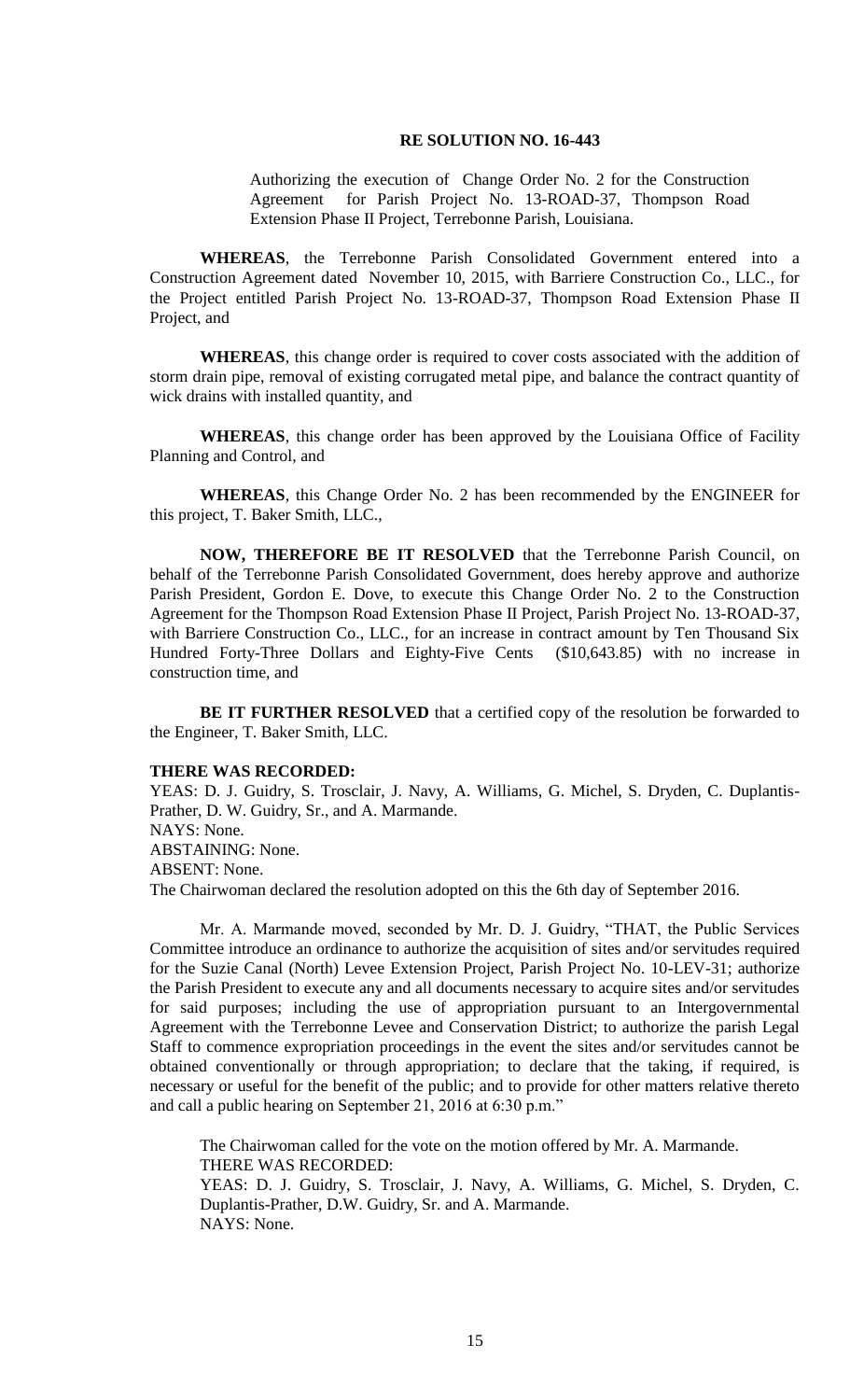ABSENT: None.

The Chairwoman declared the motion adopted.

Council Clerk V. Chauvin stated the aforementioned proposed ordinance had been revised and distributed.

Parish Manager A. Levron explained, for clarification purposes, that the minor wording changes had been made to the proposed ordinance.

OFFERED BY: MR. D. J. GUIDRY SECONDED BY: MS. A. WILLIAMS

# **RESOLUTION NO. 16-444**

Awarding and authorizing the signing of the construction contract for Parish Project No.15-SEW-39, Relocation of Three (3) Sewer Force Mains at Bayou Chauvin, Terrebonne Parish Consolidated Government, Terrebonne Parish, Louisiana, and authorizing the issuance of the Notice to Proceed.

**WHEREAS**, the Terrebonne Parish Consolidated Government did receive construction bids on Parish Project No. 15-SEW-39, Relocation of Three (3) Sewer Force Mains at Bayou Chauvin, Terrebonne Parish, Louisiana, and,

**WHEREAS**, the lowest responsive bid was that submitted by Norris and Boudreaux Contractors, LLC., in the overall amount of \$268,758.82, and

**NOW, THEREFORE, BE IT RESOLVED** that the Terrebonne Parish Consolidated Government award the construction contract to Norris and Boudreaux Contractors, LLC, in the overall amount of \$268,758.82, and

**BE IT FURTHER RESOLVED,** that the President of Terrebonne Parish Consolidated Government, be and he is hereby authorized and empowered to sign a construction contract for and on behalf of the Terrebonne Parish Consolidated Government with Norris and Boudreaux Contractors, LLC., upon receipt of the performance bond in the amount of the contract price, and

BE IT FURTHER RESOLVED, that upon receipt of required certificates of insurance evidencing coverage as provided in the project specifications and upon execution and recordation of all contract documents, that the Engineer is hereby authorized to issue the Notice to Proceed to the Contractor to commence construction of the project.

### **THERE WAS RECORDED:**

YEAS: D. J. Guidry, S. Trosclair, A. Williams, G. Michel, S. Dryden, C. Duplantis-Prather, D. W. Guidry, Sr., and A. Marmande. NAYS: None. ABSTAINING: None. ABSENT: J. Navy. The Chairwoman declared the resolution adopted on this the 6th day of September 2016.

OFFERED BY: MR. A. MARMANDE SECONDED BY: MR. S. TROSCLAIR

### **RESOLUTION NO. 16-445**

Authorizing the execution of Change Order No. 2 for the Construction Agreement for Parish Project No. 08-CR-29; Falgout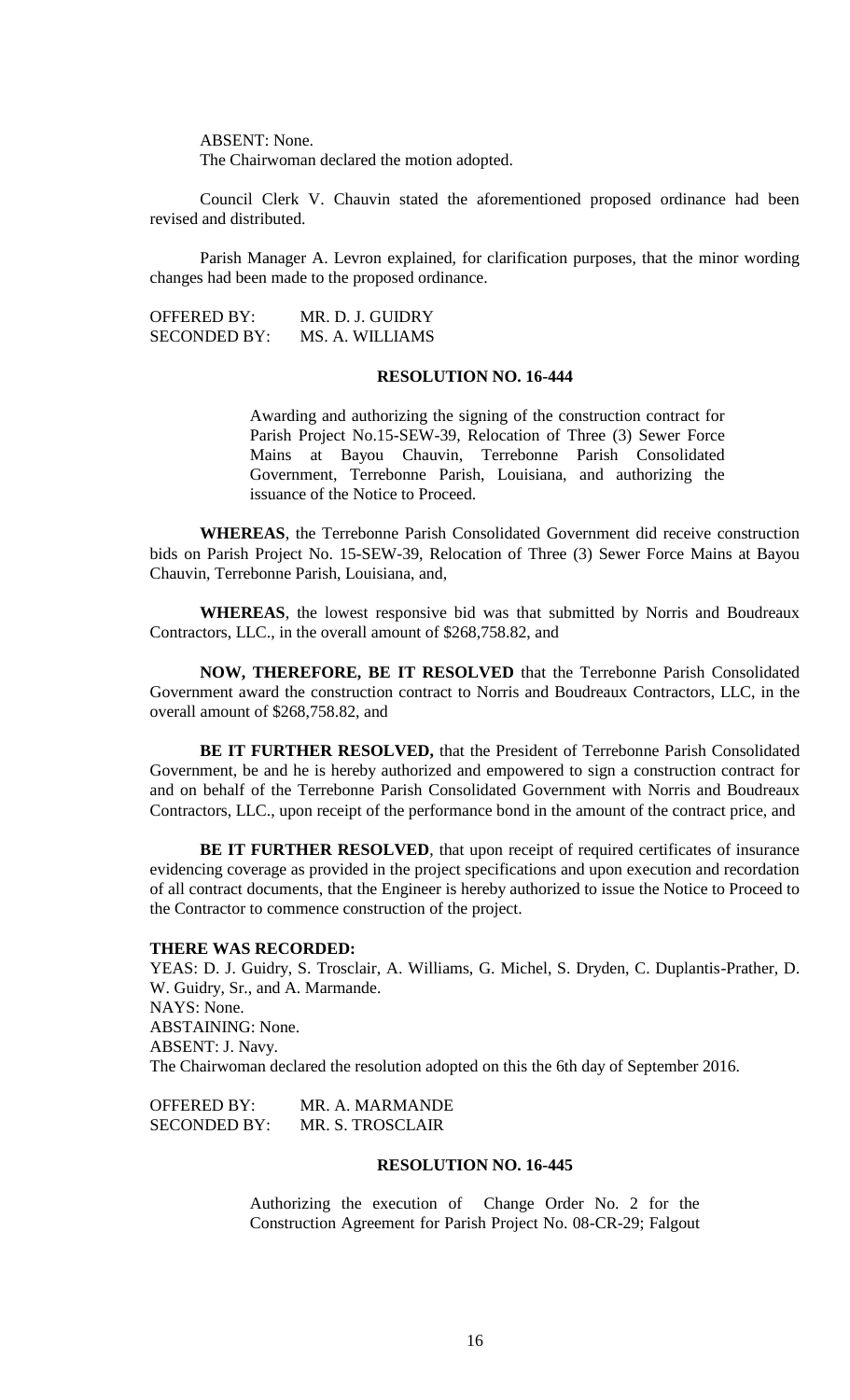Canal Freshwater Enhancement Project, Terrebonne Parish, Louisiana.

**WHEREAS**, the Terrebonne Parish Consolidated Government entered into a contract dated March 14, 2016, with Hemphill Construction Company, Inc., for the Falgout Canal Freshwater Enhancement, Parish Project No. 08-CR-29, Terrebonne Parish, Louisiana, and

**WHEREAS**, this change order is required to cover costs associated with the addition of 16 Underwater Obstruction warning signs, and

**WHEREAS**, this change order will increase the contract by \$19,888.00 with no increase in contract time, and

**WHEREAS**, this Change Order No. 2 has been recommended by the ENGINEER for this project, T. Baker Smith, LLC, Inc.

**NOW, THEREFORE BE IT RESOLVED** that the Terrebonne Parish Council, on behalf of the Terrebonne Parish Consolidated Government, does hereby approve and authorize the execution by Terrebonne Parish President Gordon E. Dove of Change Order No. 2 to the construction agreement with Hemphill Construction Company, Inc., for an increase of Nineteen Thousand Eight Hundred Eighty-Eight Dollars and Zero Cents (\$19,888.00) with no increase in contract time, and

BE IT FURTHER RESOLVED that a certified copy of the resolution be forwarded to the Engineer, T. Baker Smith, LLC, Inc.

### **THERE WAS RECORDED:**

YEAS: D. J. Guidry, S. Trosclair, A. Williams, G. Michel, S. Dryden, C. Duplantis-Prather, D. W. Guidry, Sr., and A. Marmande. NAYS: None. ABSTAINING: None. ABSENT: J. Navy. The Chairwoman declared the resolution adopted on this the 6th day of September 2016.

OFFERED BY: MR. A. MARMANDE SECONDED BY: MR. S. DRYDEN

## **RESOLUTION NO. 16-446**

Accepting the quotations for Property Insurance for Inland Marine and a Deductible Buy Back Insurance premiums to insure the new Dulac Falgout Canal Pontoon Bridge

**WHEREAS**, Terrebonne Parish Consolidated Government (TPCG) is authorized to provide Property Insurance Coverage through its Department of Risk Management; and

**WHEREAS**, Administration and the Risk Management Department reviewed and analyzed Property Insurance Quotations for Inland Marine and a Deductible Buy Back Insurance premiums to insure the new Dulac Falgout Canal Pontoon Bridge and submits a recommendation for Inland Marine and Deductible Buy Back Insurance coverage; and

**WHEREAS**, it is the recommendation of Administration and the Risk Management Department that the attached Quotes for Inland Marine coverage in the amount of \$15,068.00 and Deductible Buy Back - Property Quotation in the amount of \$17,038.13 become accepted effective for July 28, 2016.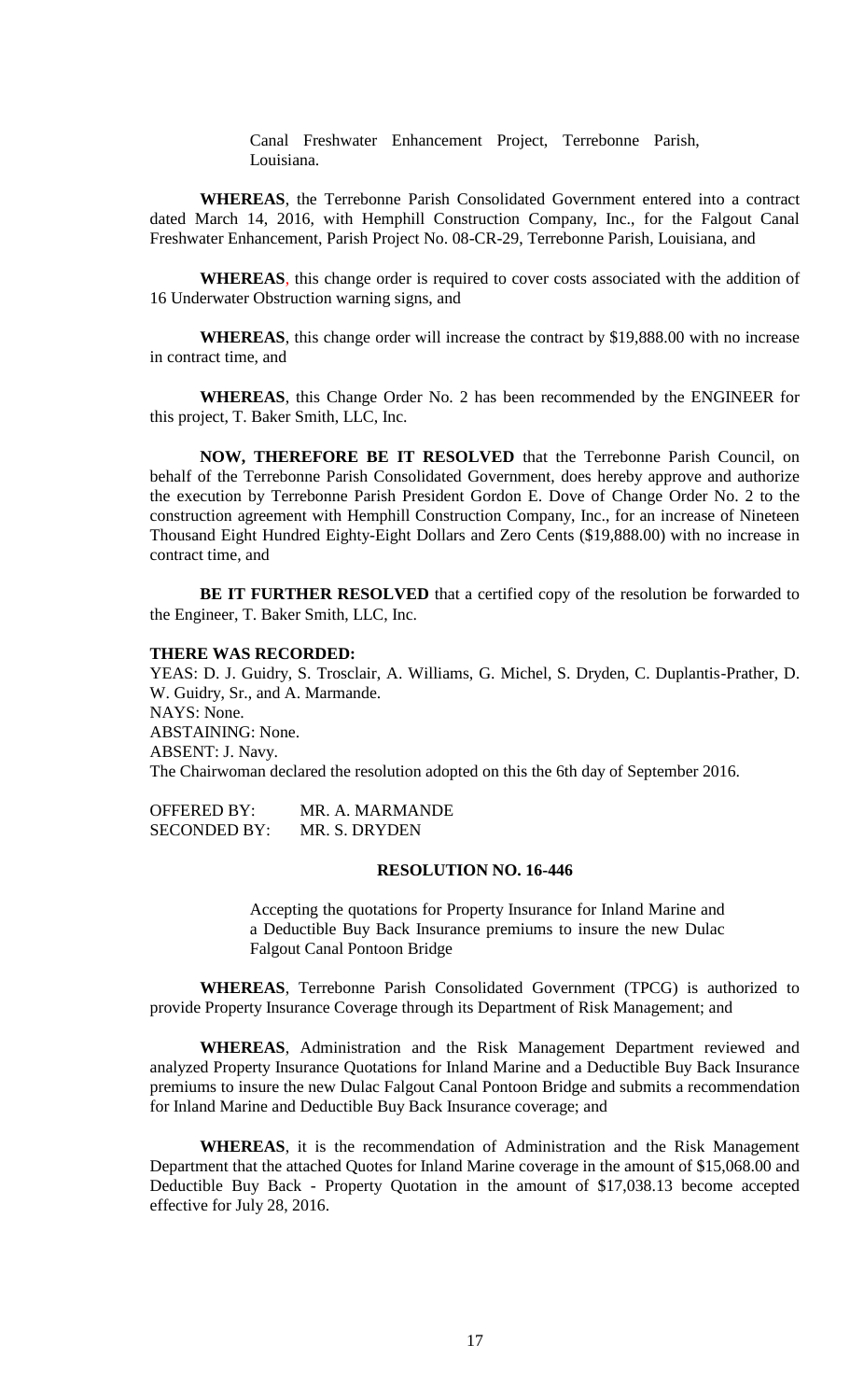**NOW THEREFORE BE IT RESOLVED**, by the Terrebonne Parish Council (Public Services Committee) on behalf of the Terrebonne Parish Consolidated Government that the recommendation of Administration and the Risk Management Department is to accept the attached Quotations for Property Insurance coverage for Inland Marine coverage and Deductible Buy Back premiums effective for July 28, 2016.

## **THERE WAS RECORDED:**

YEAS: D. J. Guidry, S. Trosclair, A. Williams, G. Michel, S. Dryden, C. Duplantis-Prather, D. W. Guidry, Sr., and A. Marmande. NAYS: None. ABSTAINING: None. ABSENT: J. Navy. The Chairwoman declared the resolution adopted on this the 6th day of September 2016.

Mr. D. W. Guidry, Sr. moved, seconded by Ms. A. Williams, "THAT, the Public Services Committee introduce an ordinance that will establish a '3-Way Stop' at the intersection of Nottingham Trail and Thetford Drive and call a public hearing on September 21, 2016 at 6:30 p.m."

The Chairwoman called for the vote on the motion offered by Mr. D. W. Guidry, Sr. THERE WAS RECORDED: YEAS: D. J. Guidry, S. Trosclair, A. Williams, G. Michel, S. Dryden, C. Duplantis-Prather, D.W. Guidry, Sr. and A. Marmande. NAYS: None. ABSENT: J. Navy. The Chairwoman declared the motion adopted.

Mr. D. W. Guidry, Sr., moved, seconded by Ms. A. Williams, "THAT, the Public Services Committee introduce an ordinance that will establish a '3-Way Stop' at the intersection of North Moss Drive and Coral Drive and call a public hearing on September 21, 2016 at 6:30 p.m."

The Chairwoman called for the vote on the motion offered by Mr. D. W. Guidry, Sr. THERE WAS RECORDED:

YEAS: D. J. Guidry, S. Trosclair, A. Williams, G. Michel, S. Dryden, C. Duplantis-Prather, D.W. Guidry, Sr. and A. Marmande.

NAYS: None.

ABSENT: J. Navy.

The Chairwoman declared the motion adopted.

Mr. D. W. Guidry, Sr., moved, seconded by Mr. D. J. Guidry, "THAT, the Public Services Committee introduce an ordinance that will establish a '3-Way Stop' at the intersection of South Moss Drive and Coral Drive and call a public hearing on September 21, 2016 at 6:30 p.m."

The Chairwoman called for the vote on the motion offered by Mr. D. W. Guidry, Sr. **THERE WAS RECORDED:**

YEAS: D. J. Guidry, S. Trosclair, A. Williams, G. Michel, S. Dryden, C. Duplantis-Prather, D.W. Guidry, Sr. and A. Marmande. NAYS: None. ABSENT: J. Navy.

The Chairwoman declared the motion adopted.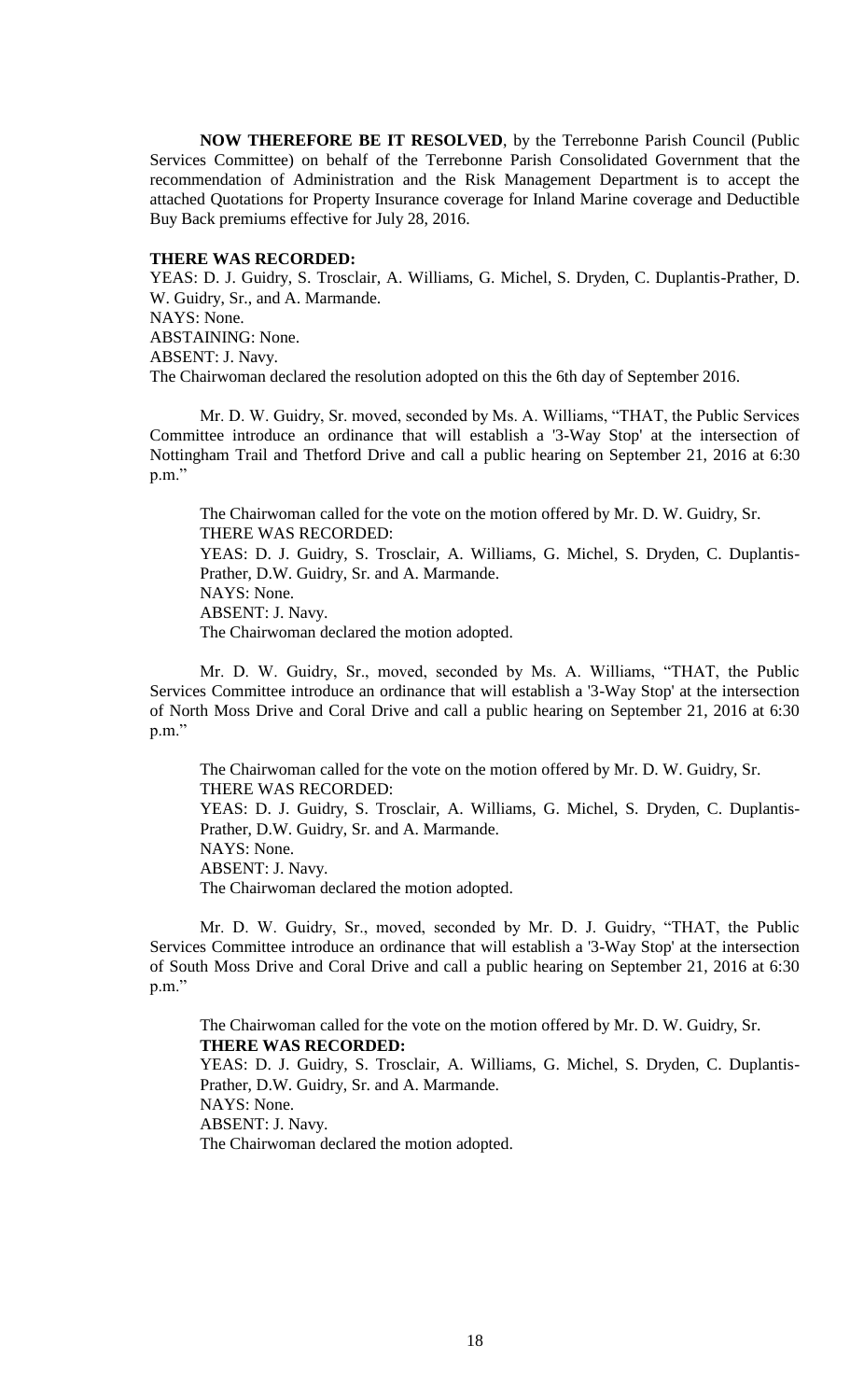| <b>OFFERED BY:</b> | MR. D.W. GUIDRY, SR. |
|--------------------|----------------------|
| <b>SECONDED:</b>   | MR. A. MARMANDE      |

### **RESOLUTION NO. 16-447**

**WHEREAS**, there have been several accidents at the intersection of Valhi Boulevard and Saint Charles Street as a result of motorist attempting to turn left onto Saint Charles from Valhi without the aid of a turning light, and

**WHEREA**S, it has been suggested by many who use the roadways on a regular basis that the installation of such left turn arrows would be advantageous to the overall safe flow of traffic in the area.

**NOW, THEREFORE BE IT RESOLVED** that the Terrebonne Parish Council (Public Services Committee), on behalf of the Terrebonne Parish Consolidated Government, that the Louisiana Department of Transportation and Development be requested to install left turn arrows on Valhi Boulevard at the traffic lights at the intersection of St. Charles Street at Valhi Boulevard; and,

**BE IT FURTHER RESOLVED** that a copy of this resolution be sent to all members of Terrebonne Parish's Legislative Delegation requesting their support of this traffic enhancement measure.

#### **THERE WAS RECORDED:**

YEAS: D. J. Guidry, S. Trosclair, J. Navy, A. Williams, G. Michel, S. Dryden, C. Duplantis-Prather, D. W. Guidry, Sr., and A. Marmande. NAYS: None. ABSTAINING: None. ABSENT: None. The Chairwoman declared the resolution adopted on this the 6th day of September 2016.

Committee member D. W. Guidry, Sr. explained that several accidents have occurred at the aforementioned intersection and this resolution will serve as additional information for the Louisiana Department of Transportation and Development; and noted that, at this time, a feasibility study is being conducted to determine if turn signals are needed at this location.

Ms. A. Williams moved, seconded by Mr. S. Trosclair, "THAT, there being no further business to come before the Public Services Committee, the meeting be adjourned."

The Chairwoman called for the vote on the motion offered by Ms. A. Williams. THERE WAS RECORDED:

YEAS: D. J. Guidry, S. Trosclair, J. Navy, A. Williams, G. Michel, S. Dryden, C. Duplantis-Prather, D.W. Guidry, Sr. and A. Marmande. NAYS: None.

ABSENT: None.

The Chairwoman declared the motion adopted and the meeting was adjourned at 6:01 p.m.

Christa Duplantis-Prather, Chairwoman

Tammy E. Triggs, Minute Clerk

Ms. C. Duplantis-Prather moved, seconded by Mr. D. J. Guidry, "THAT, the Council accept and ratify the minutes of the Public Services Committee meeting held on 09/06/16."

The Chairman called for a vote on the motion offered by Ms. C. Duplantis-Prather.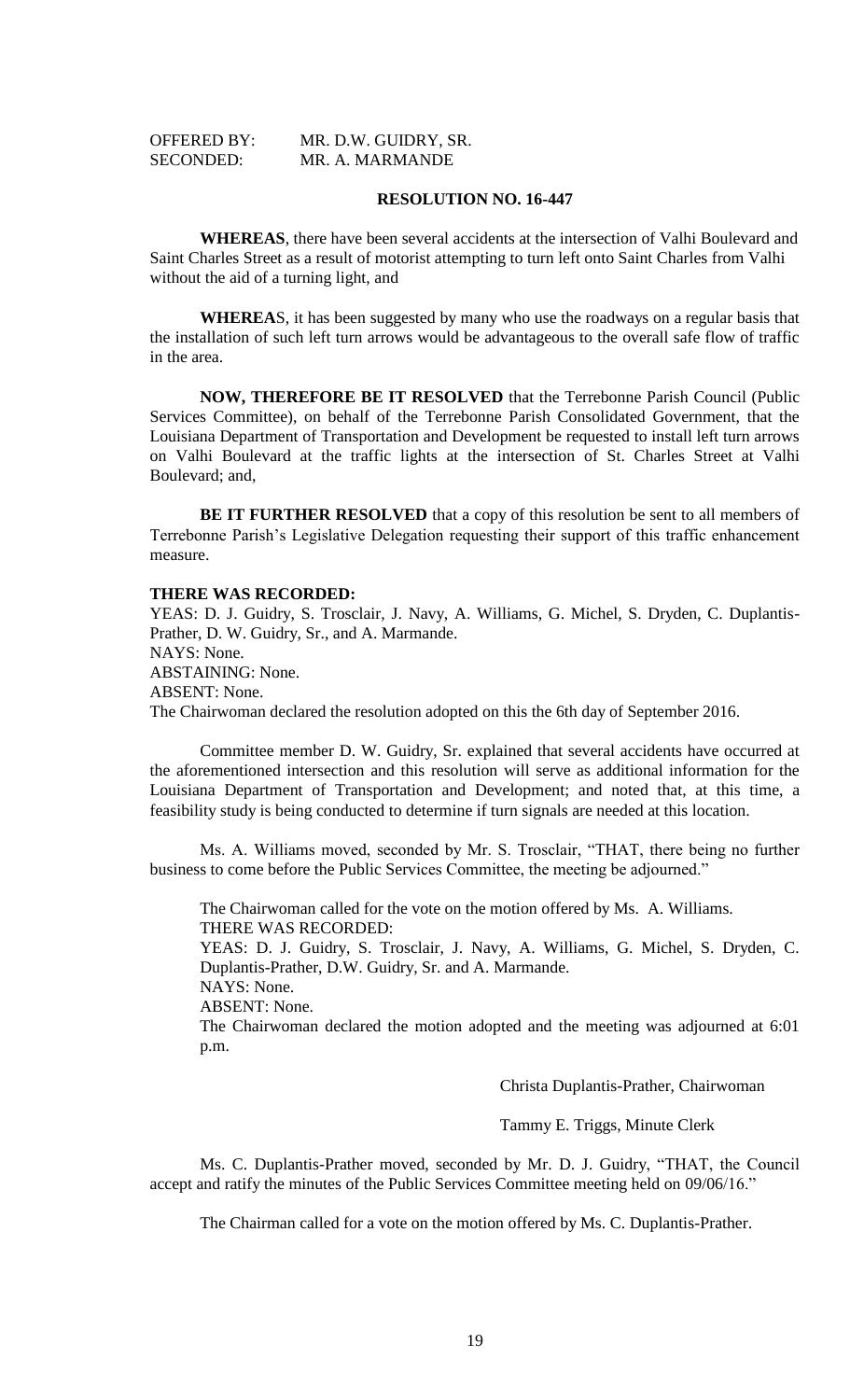THERE WAS RECORDED: YEAS: D. J. Guidry, J. Navy, A. Williams, G. Michel, S. Dryden, C. Duplantis-Prather, D. W. Guidry Sr. and A. Marmande. NAYS: None. ABSENT: S. Trosclair. The Chairman declared the motion adopted.

The Chairman called for a report on the Community Development and Planning Committee meeting held on 09/06/16, whereupon the Committee Chairman noting ratification of minutes calls public hearings on September 21, 2016 at 6:30 p.m., rendered the following:

# COMMUNITY DEVELOPMENT & PLANNING COMMITTEE

#### SEPTEMBER 6, 2016

The Chairman, Dirk Guidry, called the Community Development & Planning Committee meeting to order at 6:04 p.m. in the Terrebonne Parish Council Meeting Room with an Invocation offered by Committee member S. Trosclair and the Pledge of Allegiance led by Committee member A. Marmande. Upon roll call, Committee Members recorded as present were: D. J. Guidry, S. Trosclair, J. Navy, A. Williams, G. Michel, S. Dryden, C. Duplantis-Prather, D. W. Guidry, Sr. and A. Marmande. A quorum was declared present.

| <b>OFFERED BY:</b>  | MS. C. DUPLANTIS-PRATHER |
|---------------------|--------------------------|
| <b>SECONDED BY:</b> | MS. A. WILLIAMS          |

## **RESOLUTION NO. 16-448**

SUPPORTING AN APPLICATION FOR **WILLIAMS AVENUE SIDEWALKS** AND TO AUTHORIZE THE PARISH PRESIDENT TO EXECUTE ALL AGREEMENTS FOR THE PROJECT

**WHEREAS,** Terrebonne Parish Council has been made aware of available funds through the Louisiana Department of Transportation & Development (LA DOTD) Transportation Program, and

**WHEREAS,** Terrebonne Parish has participated in this grant in the past, and

**WHEREAS**, applications are currently being received by DOTD between September 1 and October 31, 2016, and

**WHEREAS,** sidewalks along Williams Avenue would provide a safer way for pedestrians to walk to church, the two schools, walking track, park, baseball fields and recreation center in the area.

**NOW THEREFORE, BE IT RESOLVED**, by the Terrebonne Parish Council (Community Development and Planning Committee), on behalf of the Terrebonne Parish Consolidated Government, that the Parish President is hereby authorized to support and sign a grant application with LA DOTD Transportation Enhancement Grant Program for **Williams Avenue sidewalks.**

**BE IT FURTHER RESOLVED,** that, should the grant be awarded, this governing body will agree to a local match of 20% of the grant amount.

# **THERE WAS RECORDED:**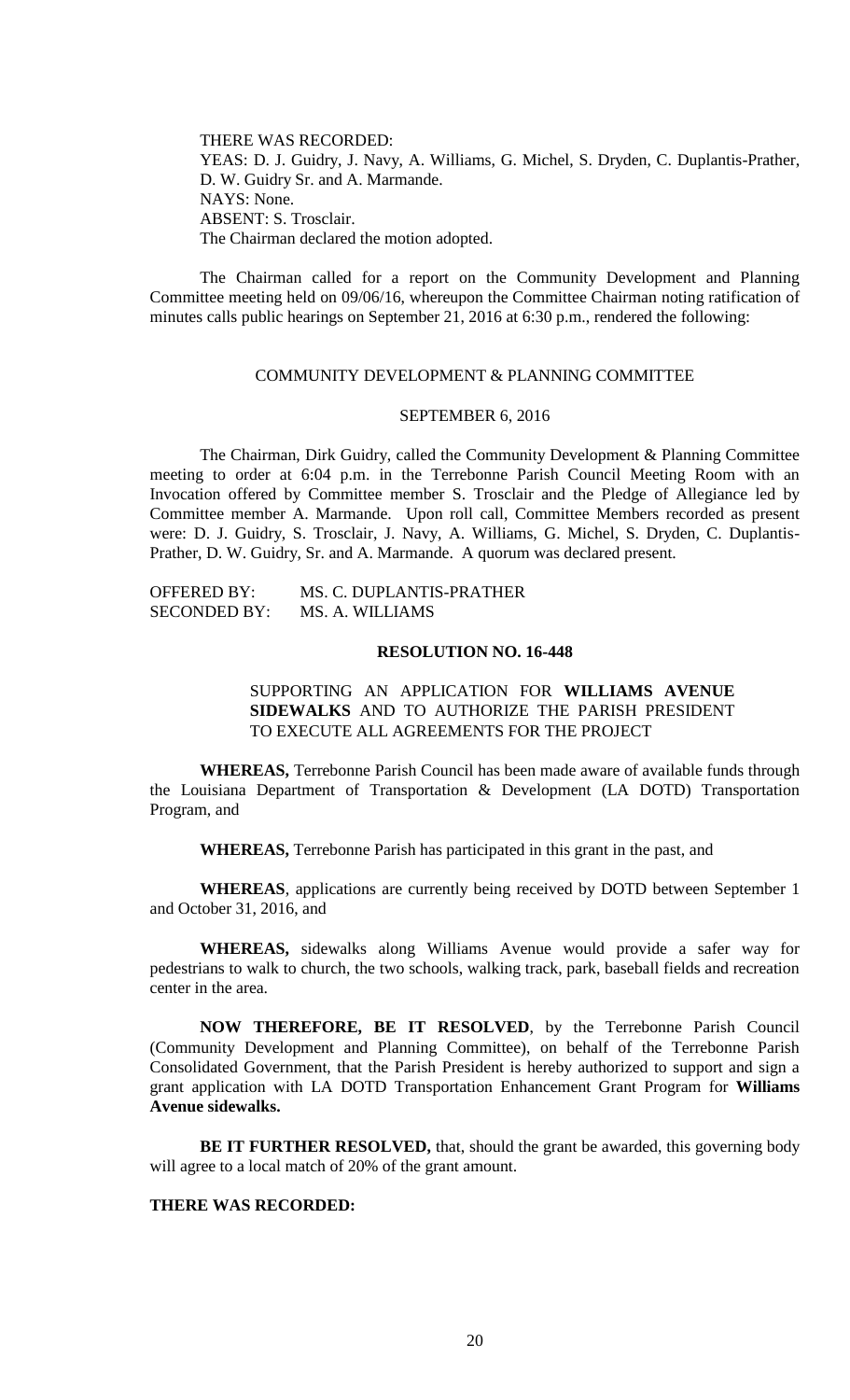YEAS: D. J. Guidry, S. Trosclair, J. Navy, A. Williams, G. Michel, S. Dryden, C. Duplantis-Prather, D. W. Guidry, Sr., and A. Marmande. NAYS: None. ABSTAINING: None. ABSENT: None. The Chairwoman declared the resolution adopted on this the 6th day of September 2016.

Committee member C. Duplantis-Prather thanked everyone for supporting the aforementioned resolution because it enhances the safety in this area.

| <b>OFFERED BY:</b>  | MS. C. DUPLANTIS-PRATHER |
|---------------------|--------------------------|
| <b>SECONDED BY:</b> | MR. S. TROSCLAIR         |

# **RESOLUTION NO. 16-449**

Giving Notice of Intent to adopt an Ordinance to dedicate and accept the maintenance/operation of the street(s), drainage servitudes, sewer, and rights-of-way for "Deroche Estates, Addendum No. 1;" energize and accept the street lights; and to incorporate the extension of "Derusso Street" into the Enhanced 911 Emergency Response System for the purpose of providing a better means of locating addresses and calling a public hearing on Wednesday, September 21, 2016 at 6:30 p.m.

**THEREFORE, BE IT RESOLVED** by the Terrebonne Parish Council (Community Development and Planning Committee), on behalf of the Terrebonne Parish Consolidated Government, that Notice of Intent is given for adopting an ordinance to dedicate and accept the maintenance/operation of the street(s), drainage servitudes, sewer, and rights-of-way for "Deroche Estates, Addendum No. 1;" energize and accept the street lights; and to incorporate the extension of "Derusso Street" into the Enhanced 911 Emergency Response System for the purpose of providing a better means of locating addresses.

**BE IT FURTHER RESOLVED** that a public hearing on said ordinance be called for Wednesday, September 21, 2016 at 6:30 p.m.

#### **THERE WAS RECORDED:**

YEAS: D. J. Guidry, S. Trosclair, J. Navy, A. Williams, G. Michel, S. Dryden, C. Duplantis-Prather, D. W. Guidry, Sr., and A. Marmande. NAYS: None. ABSTAINING: None. ABSENT: None. The Chairman declared the resolution adopted on this the 6th day of SEPTEMBER 2016.

| OFFERED BY:         | MS. C. DUPLANTIS-PRATHER |
|---------------------|--------------------------|
| <b>SECONDED BY:</b> | MR. D. W. GUIDRY, SR.    |

#### **RESOLUTION NO. 16-450**

Giving Notice of Intent to adopt an ordinance to amend the Zoning Ordinance, Chapter 28, Section 28-1 "Definitions" to include Microbrewery/Microdistillery, to amend Section 28-46(a) to exclude C-1 Central Business District from zoning hierarchy ranking, and to amend Section 28-48(a)(1)(a), Section 28-48(b)(1)(a), and Section 28- 48(c)(1)(b) to include Microbrewery/Microdistillery as a permitted use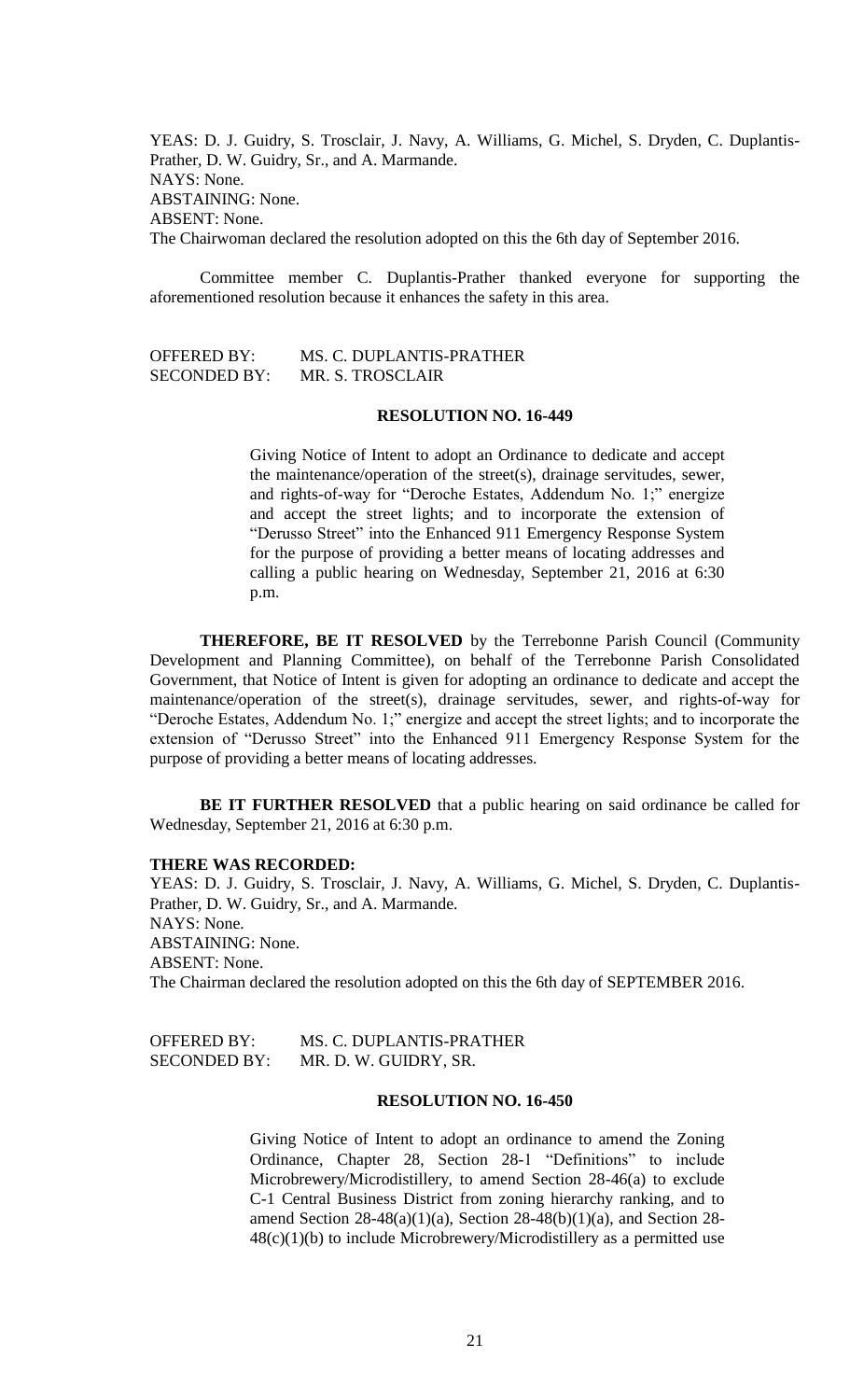by right in C-1 Central Business District and C-2 General Commercial District and as a prohibited use in C-3 Neighborhood Commercial District, as per Attachment "A" on Wednesday, September 21, 2016 at 6:30 p.m.

**THEREFORE, BE IT RESOLVED** by the Terrebonne Parish Consolidated Government, that notice of intent is given for adopting an ordinance to amend the Zoning Ordinance, Chapter 28, Section 28-46(a) to exclude C-1 Central Business District from zoning hierarchy ranking, and to amend Section 28-48(a)(1)(a), Section 28-48(b)(1)(a), and Section 28-48(c)(1)(b) to include Microbrewery/Microdistillery as a permitted use by right in C-1 Central Business District and C-2 General Commercial District and as a prohibited use in C-3 Neighborhood Commercial District, as per Attachment "A".

### **THERE WAS RECORDED:**

YEAS: D. J. Guidry, S. Trosclair, J. Navy, A. Williams, G. Michel, S. Dryden, C. Duplantis-Prather, D. W. Guidry, Sr., and A. Marmande. NAYS: None. ABSTAINING: None. ABSENT: None. The Chairman declared the resolution adopted on this the 6th day of SEPTEMBER 2016.

| <b>OFFERED BY:</b>  | MS. C. DUPLANTIS-PRATHER |
|---------------------|--------------------------|
| <b>SECONDED BY:</b> | MR. D. W. GUIDRY, SR.    |

### **RESOLUTION NO. 16-451**

AUTHORIZING THE PARISH PRESIDENT TO ENTER INTO AN AMENDED SUBGRANTEE AGREEMENT BETWEEN TERREBONNE PARISH CONSOLIDATED GOVERNMENT AND THE GOVERNOR'S OFFICE OF HOMELAND SECURITY AND EMERGENCY PREPAREDNESS (GOHSEP) TO IMPLEMENT THE RITA ELEVATION AND PILOT RECONSTRUCTION PROJECT FROM 1603C-109-0010.

**WHEREAS**, the Terrebonne Parish Consolidated Government has applied for funding allocated as a result of the presidentially declared disaster hurricane Rita through the FEMA, and

**WHEREAS,** by communication from the GOHSEP dated February 2, 2010, the Terrebonne Parish Consolidated Government was notified that its application for federal assistance allocated as a result of the presidentially declared disaster hurricane Rita was approved by FEMA January 1, 2010; and

**WHEREAS,** by communication from the GOHSEP dated July 5, 2016, the Terrebonne Parish Consolidated Government has been notified that its amendment #6 to withdraw ten (10) structures and substitute nine (9) previously approved alternate structures for federal assistance allocated as a result of the presidentially declared disaster hurricane Rita was approved by FEMA May 27, 2016; and

**WHEREAS,** amendment will increase the grant funds available by \$63,679.00;

**WHEREAS,** the approved funding for the elevation or reconstruction of approximately (57) flood damaged structures in the Parish is as follows:

| Federal Share (90%)     | \$10,298,940 |
|-------------------------|--------------|
| Non Federal Share (10%) | 967,060      |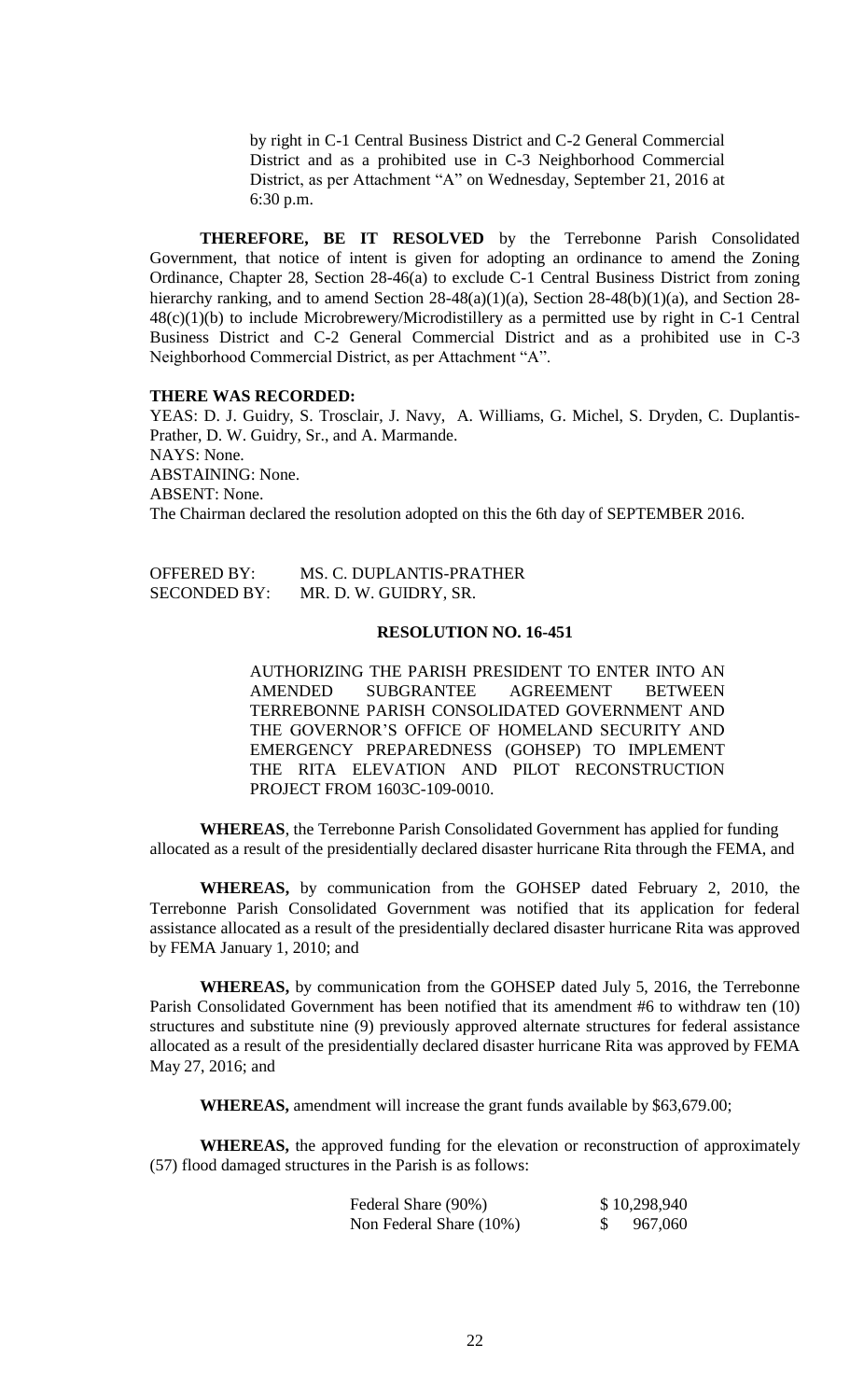### TOTAL PROJECT AWARD: \$11,266,000

**WHEREAS**, the Governor's Office of Homeland Security and Emergency Preparedness (GOHSEP) is the grantee under this Hazard Mitigation Grant Program; and

**WHEREAS**, Terrebonne Parish Consolidated Government is a subgrantee;

**NOW, THEREFORE, BE IT RESOLVED** by the Terrebonne Parish Council that the Parish President is hereby authorized to enter into the amended subgrantee agreement with GOHSEP to recognize the new recipients and allow the mitigation of the same with grant funds.

#### **THERE WAS RECORDED:**

YEAS: D. J. Guidry, S. Trosclair, J. Navy, A. Williams, G. Michel, S. Dryden, C. Duplantis-Prather, D. W. Guidry, Sr., and A. Marmande. NAYS: None. ABSTAINING: None. ABSENT: None. The Chairman declared the resolution adopted on this the 6th day of SEPTEMBER 2016.

| <b>OFFERED BY:</b>  | MS. A. WILLIAMS          |
|---------------------|--------------------------|
| <b>SECONDED BY:</b> | MS. C. DUPLANTIS-PRATHER |

## **RESOLUTION NO. 16-452**

**WHEREAS,** the Terrebonne Parish Consolidated Government recognizes the need to provide services to help eliminate poverty and promote self-sufficiency in the Parish, and

**WHEREAS**, the Louisiana Workforce Commission's Community Services Block Grant Program has announced the availability of an additional \$15,448.00 to be added to the original \$326,403.00 in Regular CSBG Funds for a new total of \$341,851.00 to Terrebonne Parish to provide services from October 1, 2015 through September 30, 2017.

**NOW, THEREFORE BE IT RESOLVED** that the Terrebonne Parish Council (Community Planning and Development Committee), on behalf of the Terrebonne Parish Consolidated Government, does hereby authorize the Parish President, Gordon E. Dove, to sign and submit the Amendment with the effective date of September 1, 2016.

**BE IT FURTHER RESOLVED** that the Terrebonne Parish Consolidated Government does hereby authorize the Parish President, Gordon E. Dove to execute any and all grant agreements, certifications, modifications, and documents necessary between Terrebonne Parish Consolidated Government and the Louisiana Workforce Commission resulting from approval of this Amendment.

## **THERE WAS RECORDED:**

YEAS: D. J. Guidry, S. Trosclair, J. Navy, A. Williams, G. Michel, S. Dryden, C. Duplantis-Prather, D. W. Guidry, Sr., and A. Marmande. NAYS: None. ABSTAINING: None. ABSENT: None. The Chairman declared the resolution adopted on this the 6th day of SEPTEMBER 2016.

Mr. J. Navy moved, seconded by Ms. C. Duplantis-Prather, "THAT, the Community Development and Planning Committee defer Agenda Item No. 6 - Discussion and possible action with regards to Authement Park – until the next committee meeting (September 19, 2016) to allow Recreation District No. 11 to be present for this discussion."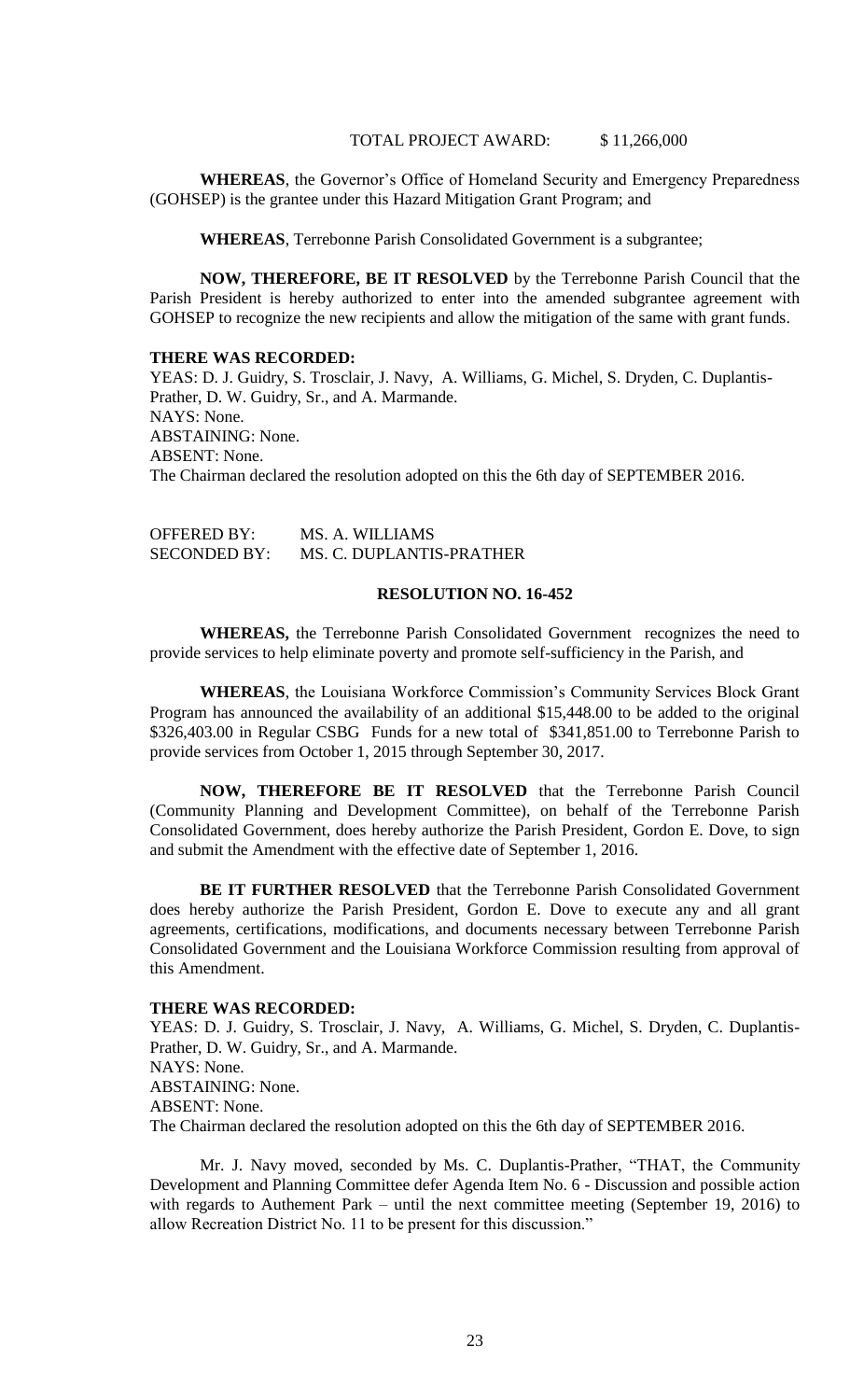The Chairman called for the vote on the motion offered by Mr. J. Navy. THERE WAS RECORDED: YEAS: D. J. Guidry, S. Trosclair, J. Navy, A. Williams, G. Michel, S. Dryden, C. Duplantis-Prather, D. W. Guidry, Sr., and A. Marmande. NAYS: None. ABSENT: None. The Chairwoman declared the motion adopted.

Mr. J. Navy moved, seconded by Mr. S. Trosclair, "THAT, the Community Development and Planning Committee defer Agenda Item No. 7 - Discussion and possible action with regards to affordable housing options - pending approval from Administration."

The Chairman called for the vote on the motion offered by Mr. J. Navy. THERE WAS RECORDED: YEAS: D. J. Guidry, S. Trosclair, J. Navy, A. Williams, G. Michel, S. Dryden, C. Duplantis-Prather, D. W. Guidry, Sr., and A. Marmande. NAYS: None. ABSENT: None. The Chairwoman declared the motion adopted.

Mr. S. Trosclair moved, seconded by Mr. A. Marmande, "THAT, there being no further business to come before the Community Development & Planning Committee, the meeting be adjourned."

The Chairman called for the vote on the motion offered by Mr. S. Trosclair. THERE WAS RECORDED: YEAS: D. J. Guidry, S. Trosclair, J. Navy, A. Williams, G. Michel, S. Dryden, C. Duplantis-Prather, D. W. Guidry, Sr., and A. Marmande. NAYS: None.

ABSENT: None.

The Chairwoman declared the motion adopted and the meeting was adjourned at 6:10 p. m.

Dirk J. Guidry, Chairman

Tammy E. Triggs, Minute Clerk

Mr. D. J. Guidry moved, seconded by S. Dryden, "THAT, the Council accept and ratify the minutes of the Community Development and Planning Committee meeting held on 09/06/16."

The Chairman called for a vote on the motion offered by Mr. D. J. Guidry. THERE WAS RECORDED: YEAS: D. J. Guidry, J. Navy, A. Williams, G. Michel, S. Dryden, C. Duplantis-Prather, D. W. Guidry Sr. and A. Marmande. NAYS: None. ABSENT: S. Trosclair. The Chairman declared the motion adopted.

Mr. S. Dryden moved, seconded by Mr. D. J. Guidry, "THAT, the Council approve the following street light list:

INSTALL 1 100 WATT HPS STREET LIGHT IN FRONT OF 7352 SHRIMPERS ROW; ROAD LIGHTING DISTRICT NO. 4; SLECA; DISTRICT 7; AL MARMANDE."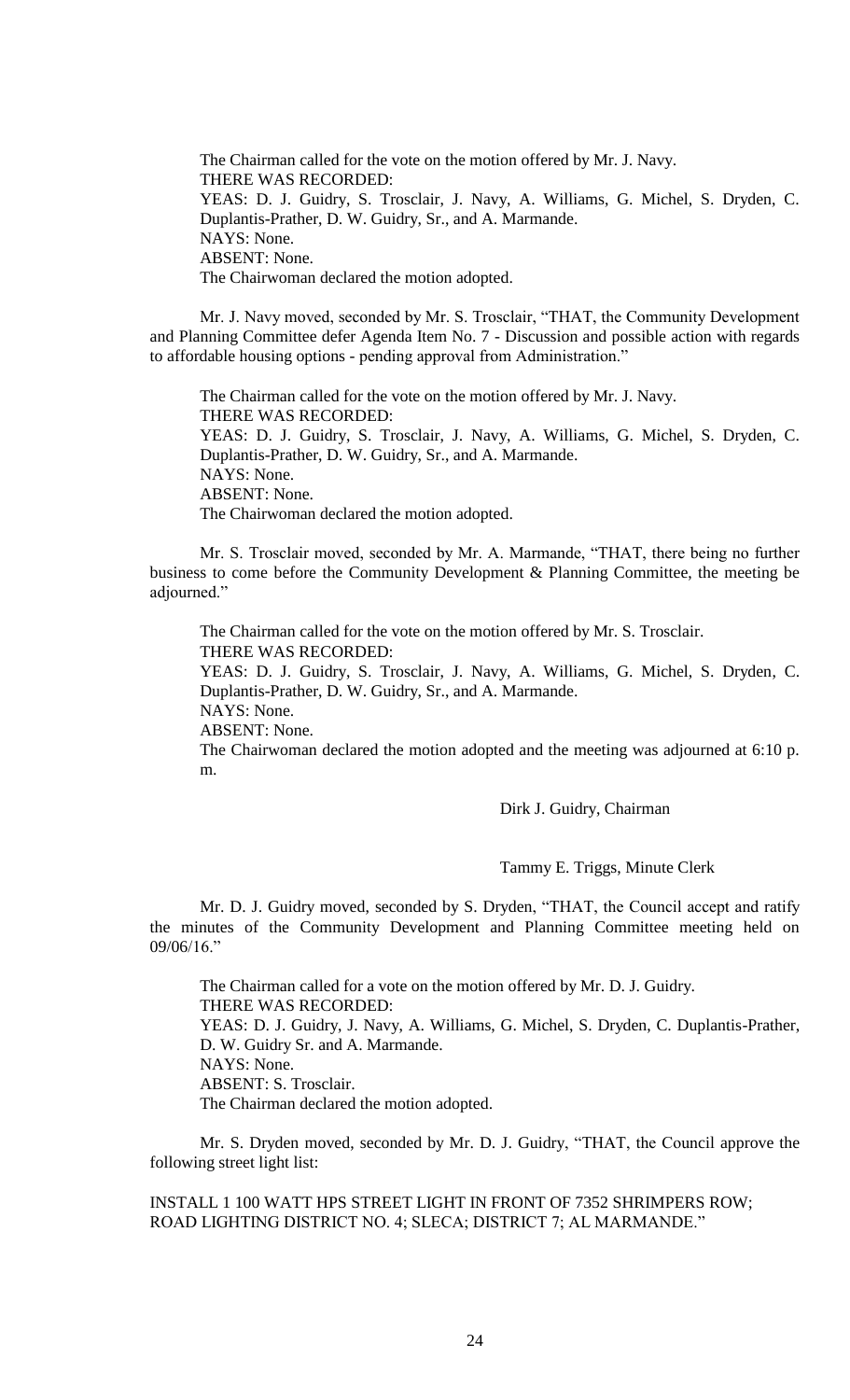The Chairman called for a vote on the motion offered by S. Dryden. THERE WAS RECORDED: YEAS: D. J. Guidry, S. Trosclair, J. Navy, A. Williams, G. Michel, S. Dryden, C. Duplantis-Prather, D. W. Guidry Sr. and A. Marmande. NAYS: None. ABSENT: None. The Chairman declared the motion adopted.

Ms. C. Duplantis-Prather moved, seconded by Ms. A. Williams, "THAT, the Council approve the attendance at the Police Jury Association of Louisiana Region 7 meeting, in Lake Charles, LA that was held on August 30, 2016, per the current Travel Policy."

The Chairman called for a vote on the motion offered by Ms. C. Duplantis-Prather. THERE WAS RECORDED: YEAS: D. J. Guidry, S. Trosclair, J. Navy, A. Williams, G. Michel, S. Dryden, C. Duplantis-Prather, D. W. Guidry Sr. and A. Marmande. NAYS: None. ABSENT: None. The Chairman declared the motion adopted.

Ms. C. Duplantis-Prather moved, seconded by Ms. A. Williams, "THAT, the Council approve the attendance at the 2016 Gulf States Counties & Parishes Caucus Annual meeting, in New Orleans, LA on October 6-7, 2016, per the current Travel Policy."

The Chairman called for a vote on the motion offered by Ms. C. Duplantis-Prather. THERE WAS RECORDED: YEAS: D. J. Guidry, S. Trosclair, J. Navy, A. Williams, G. Michel, S. Dryden, C. Duplantis-Prather, D. W. Guidry Sr. and A. Marmande. NAYS: None. ABSENT: None. The Chairman declared the motion adopted.

Ms. A. Williams moved, seconded by Ms. C. Duplantis-Prather, "THAT, the Council accept Parish President Dove's appointment of Mr. Jeff DeBlieux on the Coastal Zone Management & Restoration Advisory Committee."

The Chairman called for a vote on the motion offered by Ms. A. Williams. THERE WAS RECORDED: YEAS: D. J. Guidry, S. Trosclair, J. Navy, A. Williams, G. Michel, S. Dryden, C. Duplantis-Prather, D. W. Guidry Sr. and A. Marmande. NAYS: None. ABSENT: None. The Chairman declared the motion adopted.

Ms. A. Williams moved, seconded by Ms. C. Duplantis-Prather, "THAT, the Council hold nominations open for the one expiring term on the Terrebonne Parish Veterans' Memorial District Board until the next Council meeting."

The Chairman called for a vote on the motion offered by Ms. A. Williams. THERE WAS RECORDED: YEAS: D. J. Guidry, S. Trosclair, J. Navy, A. Williams, G. Michel, S. Dryden, C. Duplantis-Prather, D. W. Guidry Sr. and A. Marmande. NAYS: None. ABSENT: None. The Chairman declared the motion adopted.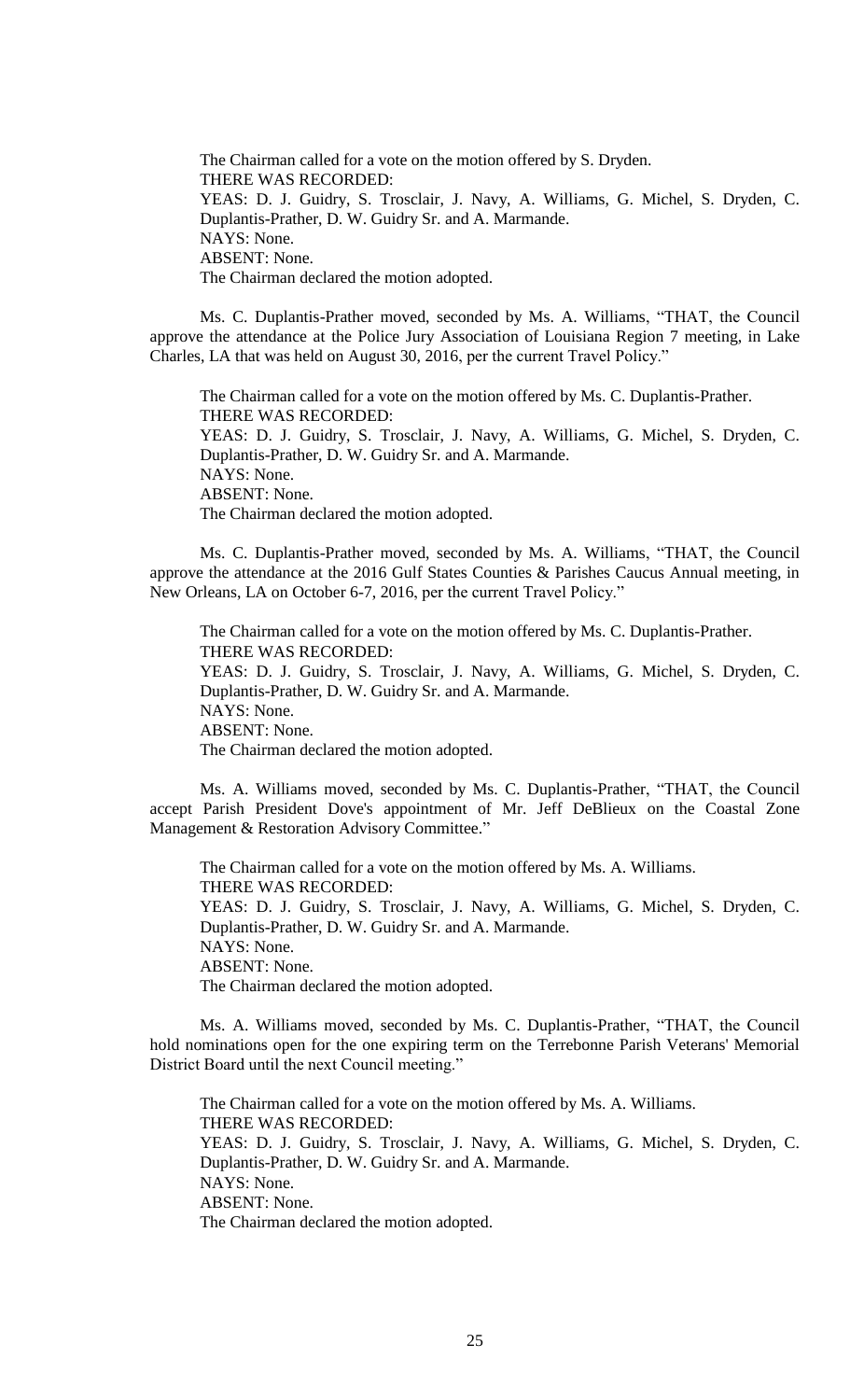Ms. A. Williams moved, seconded by Ms. C. Duplantis-Prather, "THAT, the Council hold nominations open for the one expiring term appointed by the Council (African American) on the Terrebonne Economic Development Authority Board until the next Council meeting."

The Chairman called for a vote on the motion offered by Ms. A. Williams. THERE WAS RECORDED: YEAS: D. J. Guidry, S. Trosclair, J. Navy, A. Williams, G. Michel, S. Dryden, C. Duplantis-Prather, D. W. Guidry Sr. and A. Marmande. NAYS: None. ABSENT: None. The Chairman declared the motion adopted.

Mr. S. Trosclair moved, seconded by Ms. A. Williams, "THAT, the Council open nominations for the one vacancy on the Fire District No. 5 Board, nominate Mr. Aaron Hebert and Mr. Arlen Charpentier, close nominations and that a voice vote of the Council be taken to determine who will fill said vacancy."

The Chairman called for a vote on the motion offered by Ms. S. Trosclair. THERE WAS RECORDED: YEAS: D. J. Guidry, S. Trosclair, J. Navy, A. Williams, G. Michel, S. Dryden, C. Duplantis-Prather, D. W. Guidry Sr. and A. Marmande. NAYS: None. ABSENT: None. The Chairman declared the motion adopted.

Voting to appoint Mr. Aaron Hebert: None

Voting to appoint Mr. Arlen Charpentier: D. J. Guidry S. Trosclair J. Navy A. Williams G. Michel S. Dryden C. Duplantis-Prather D. W. Guidry Sr. A. Marmande

Council Minute Clerk K. Cologne announced the votes tallied for the one vacancy on the Fire District No. 5 Board and they were recorded as follows: zero (0) votes for Mr. Aaron Hebert and nine (9) votes for Mr. Arlen Charpentier.

The Chairman stated that, as per the above voice vote, Mr. Arlen Charpentier has been appointed to serve a term on the Fire District No. 5 Board.

Ms. A. Williams moved, seconded by Ms. C. Duplantis-Prather, "THAT, the Council hold nominations open for the one vacancy on the Fire District No. 8 Board until the next Council meeting."

The Chairman called for a vote on the motion offered by Ms. A. Williams. THERE WAS RECORDED: YEAS: D. J. Guidry, S. Trosclair, J. Navy, A. Williams, G. Michel, S. Dryden, C. Duplantis-Prather, D. W. Guidry Sr. and A. Marmande. NAYS: None.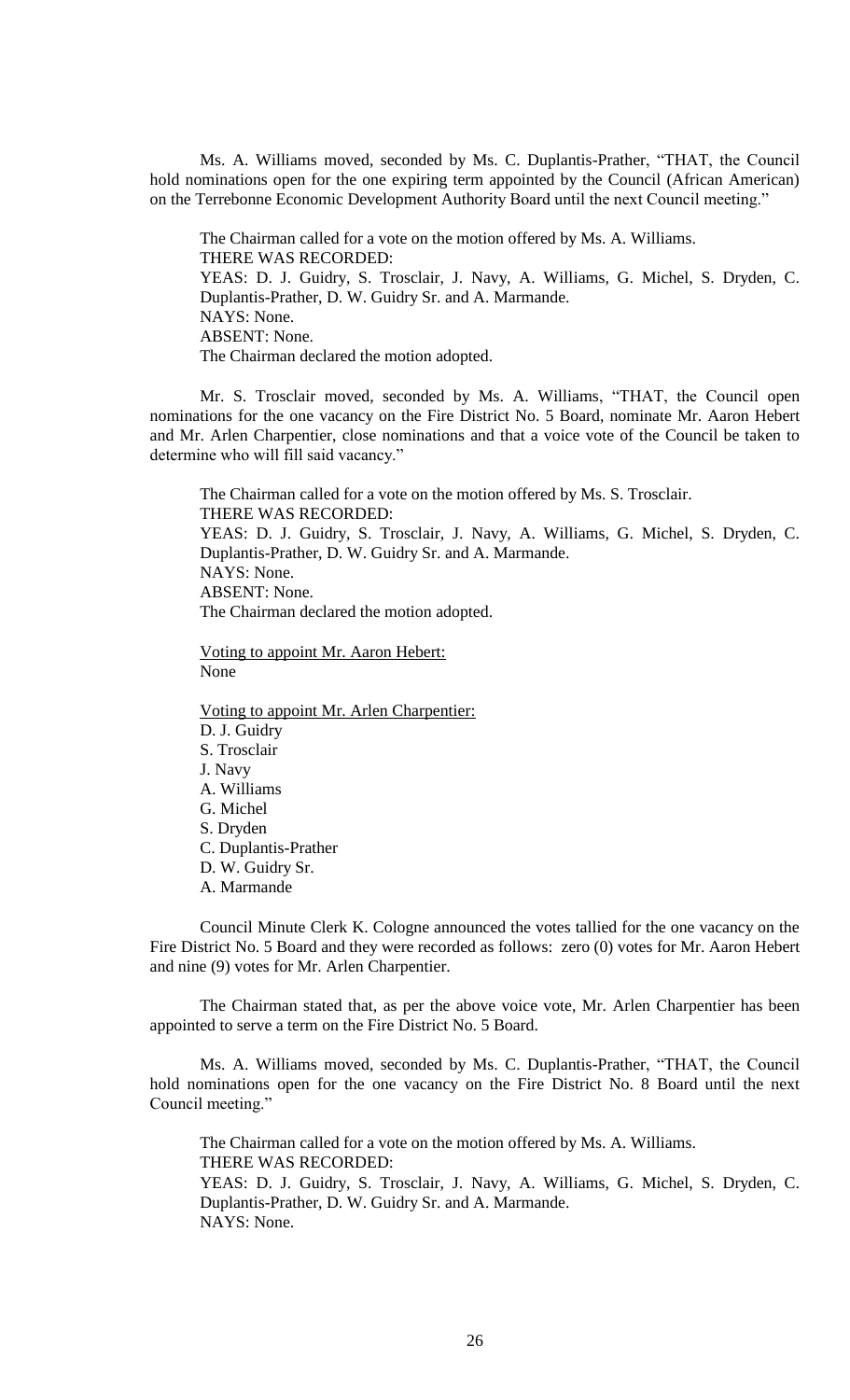ABSENT: None.

The Chairman declared the motion adopted.

Mr. A. Marmande moved, seconded by Ms. A. Williams, "THAT, the Council hold nominations open for the one vacancy on the Fire District No. 10 Board until the next Council meeting."

The Chairman called for a vote on the motion offered by Mr. A. Marmande. THERE WAS RECORDED: YEAS: D. J. Guidry, S. Trosclair, J. Navy, A. Williams, G. Michel, S. Dryden, C. Duplantis-Prather, D. W. Guidry Sr. and A. Marmande. NAYS: None. ABSENT: None. The Chairman declared the motion adopted.

Mr. S. Trosclair moved, seconded by Ms. A. Williams, "THAT, the Council hold nominations open for the one vacancy on the Recreation District No. 6 Board until the next Council meeting."

The Chairman called for a vote on the motion offered by Mr. S. Trosclair. THERE WAS RECORDED: YEAS: D. J. Guidry, S. Trosclair, J. Navy, A. Williams, G. Michel, S. Dryden, C. Duplantis-Prather, D. W. Guidry Sr. and A. Marmande. NAYS: None. ABSENT: None. The Chairman declared the motion adopted.

Mr. S. Trosclair moved, seconded by Mr. A. Marmande, "THAT, the Council hold nominations open for the one vacancy on the Houma Area Convention & Visitors Bureau until the next Council meeting."

The Chairman called for a vote on the motion offered by Mr. S. Trosclair. THERE WAS RECORDED: YEAS: D. J. Guidry, S. Trosclair, J. Navy, A. Williams, G. Michel, S. Dryden, C. Duplantis-Prather, D. W. Guidry Sr. and A. Marmande. NAYS: None. ABSENT: None. The Chairman declared the motion adopted.

Under Agenda Item 8A - Announcements, Parish President

 The traffic light on Westside Blvd. and MLK Blvd should be installed by the end of this month.

Under Agenda Item 8B - Announcements, Council Members

- Councilman S. Trosclair asked Planning and Zoning Director Chris Pulaski to look at the zoning ordinance to see if there is anything that can be done to expand the distance to shoot firearms near residences outside the city limits.
- Councilwoman C. Duplantis-Prather, encouraged every pet owner to have their pets spayed or neutered to help control the pet population and asked that if a stray animal is found, please contact the Animal Shelter at (985) 873-6709.
- Councilwoman C. Duplantis-Prather explained that if a stray animal is seen, to please contact the Animal Shelter; and noted that the Animal Shelter will place traps to catch the stray animals and will then find them homes.
- Councilman A. Marmande announced that the Parish and the School Board are working on building a 1,200 ft. staging area in Mulberry/Barrios on the School